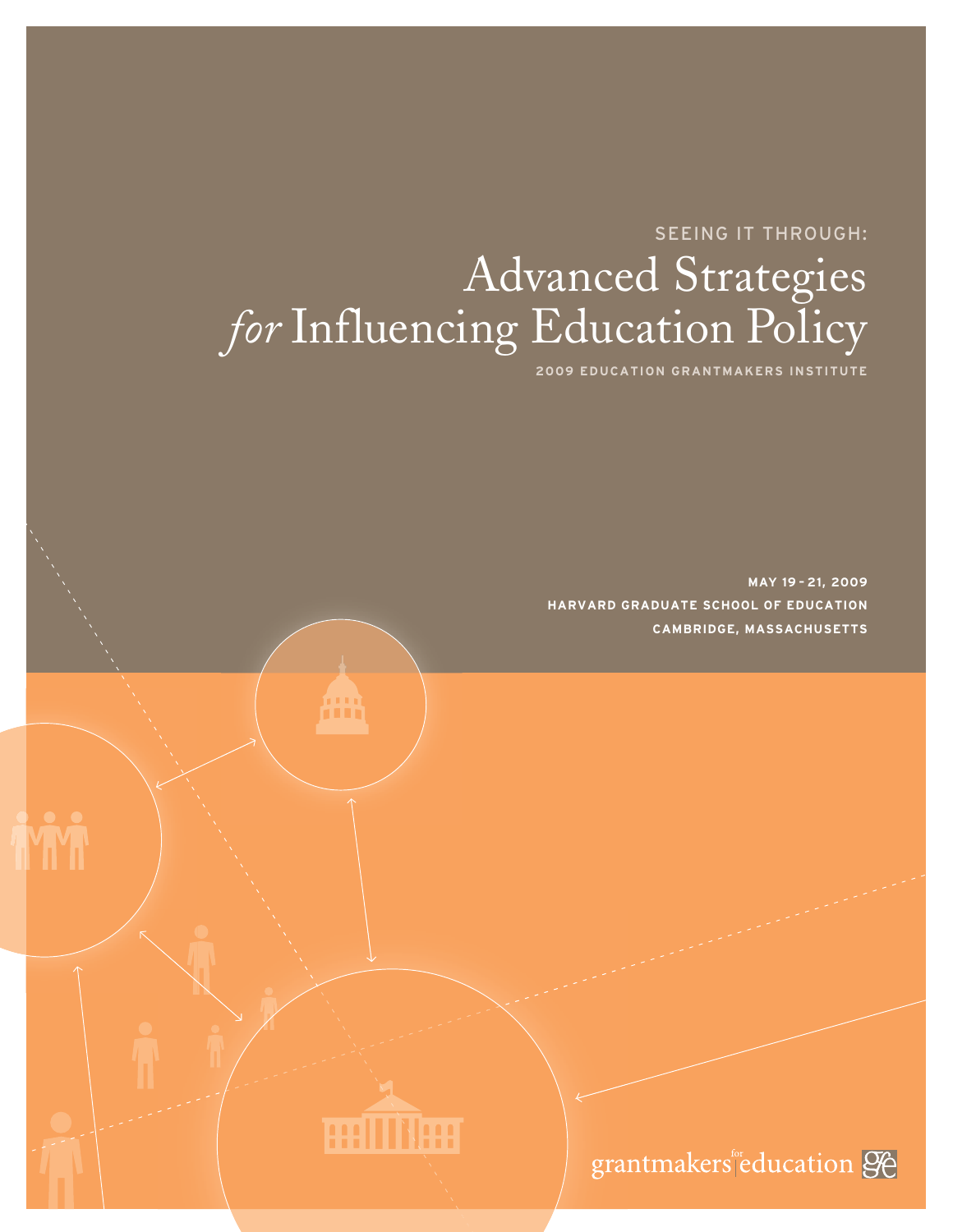Grantmakers for Education thanks The Atlantic Philanthropies for their support in underwriting costs for the 2009 Institute and this report summarizing key findings from the meeting. We acknowledge that the conclusions presented here do not necessarily reflect the opinions of the foundation.

## The ATLANTIC Philanthropies

We are also grateful to James Honan and Robert Schwartz at the Harvard Graduate School of Education for leading the program, to writer and researcher Anne Mackinnon for authoring this report, to proofreader Meg Storey for reviewing the report and to Studio 209 for designing the report.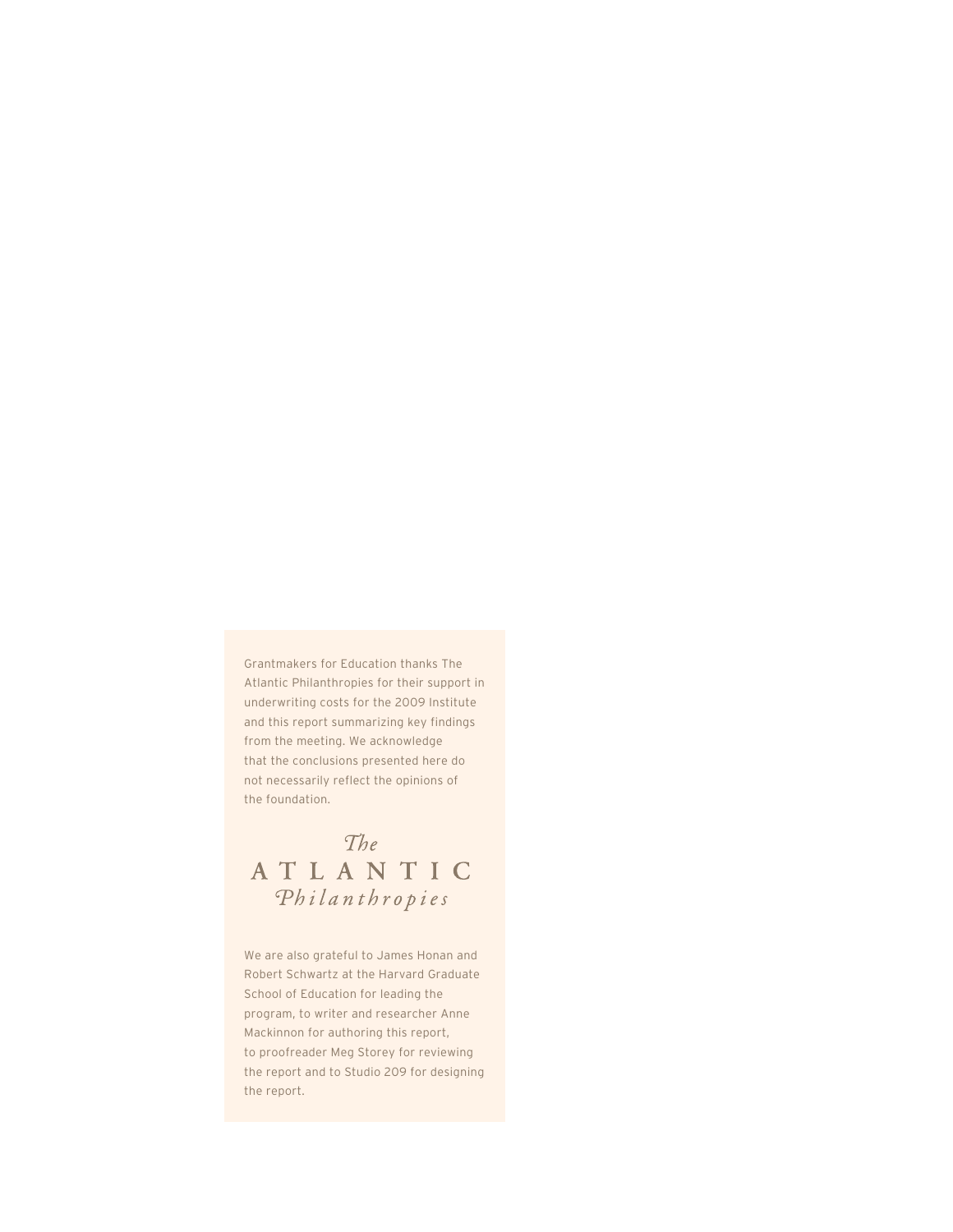SEEING IT THROUGH:

# Advanced Strategies for Influencing Education Policy

**2009 EDUCATION GRANTMAKERS INSTITUTE**

grantmakers education 96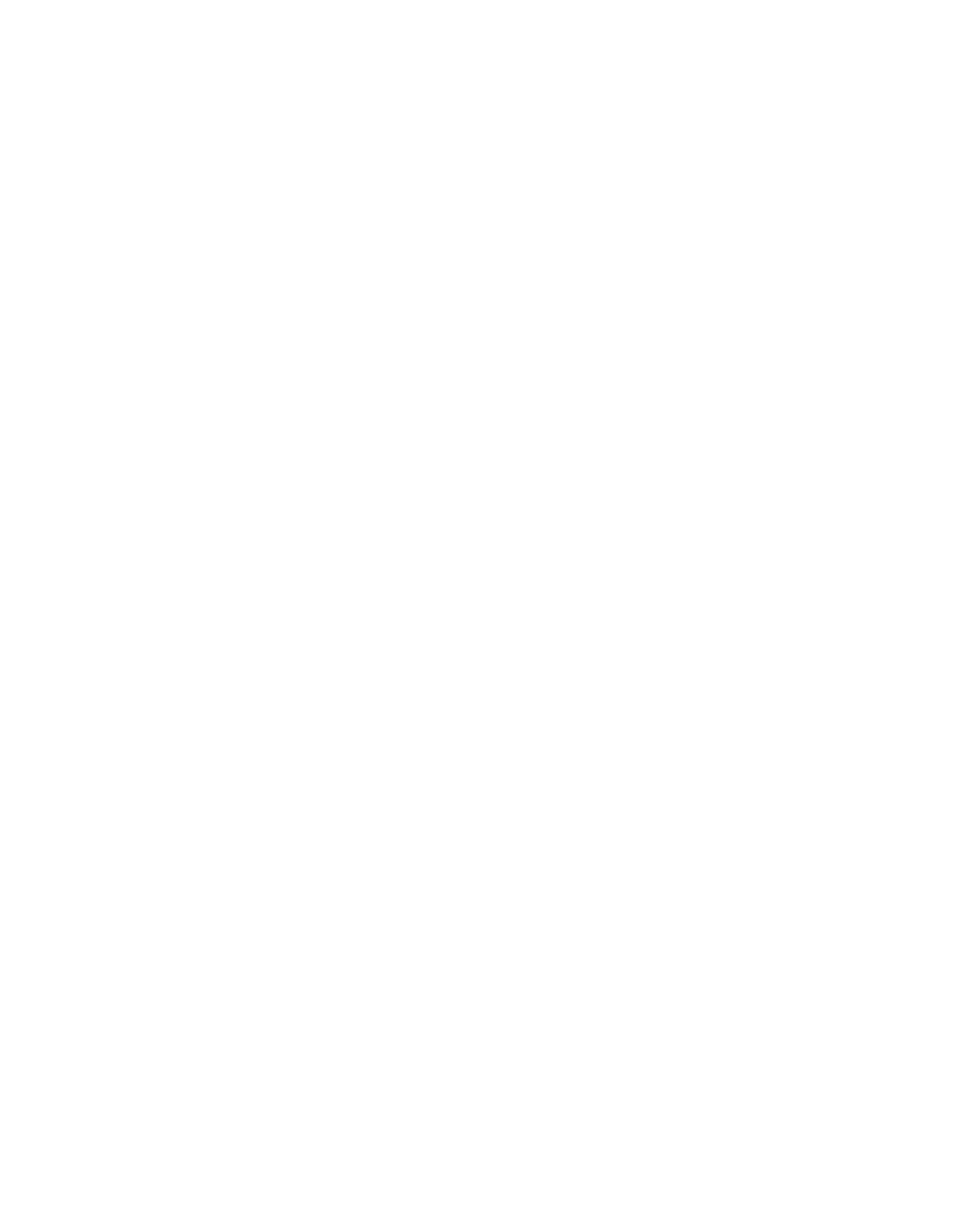# Contents

| Introduction                                                                       | 2  |
|------------------------------------------------------------------------------------|----|
| PART <sub>1</sub> .<br>Opportunities and Pitfalls<br>in Public Policy Grantmaking  | 4  |
| PART <sub>2</sub> .<br>Navigating Education Policy Domains                         | 8  |
| PART <sub>3</sub> .<br>Using Research to<br><b>Advance Education Policy Reform</b> | 12 |
| PART <sub>4</sub> .<br>Policy Entrepreneurship<br>and Philanthropy                 | 18 |
| PART <sub>5</sub> .<br><b>Evaluating Public Policy Grantmaking</b>                 | 22 |
| Conclusion                                                                         | 26 |
| Institute Attendees                                                                | 28 |

grantmakers education 96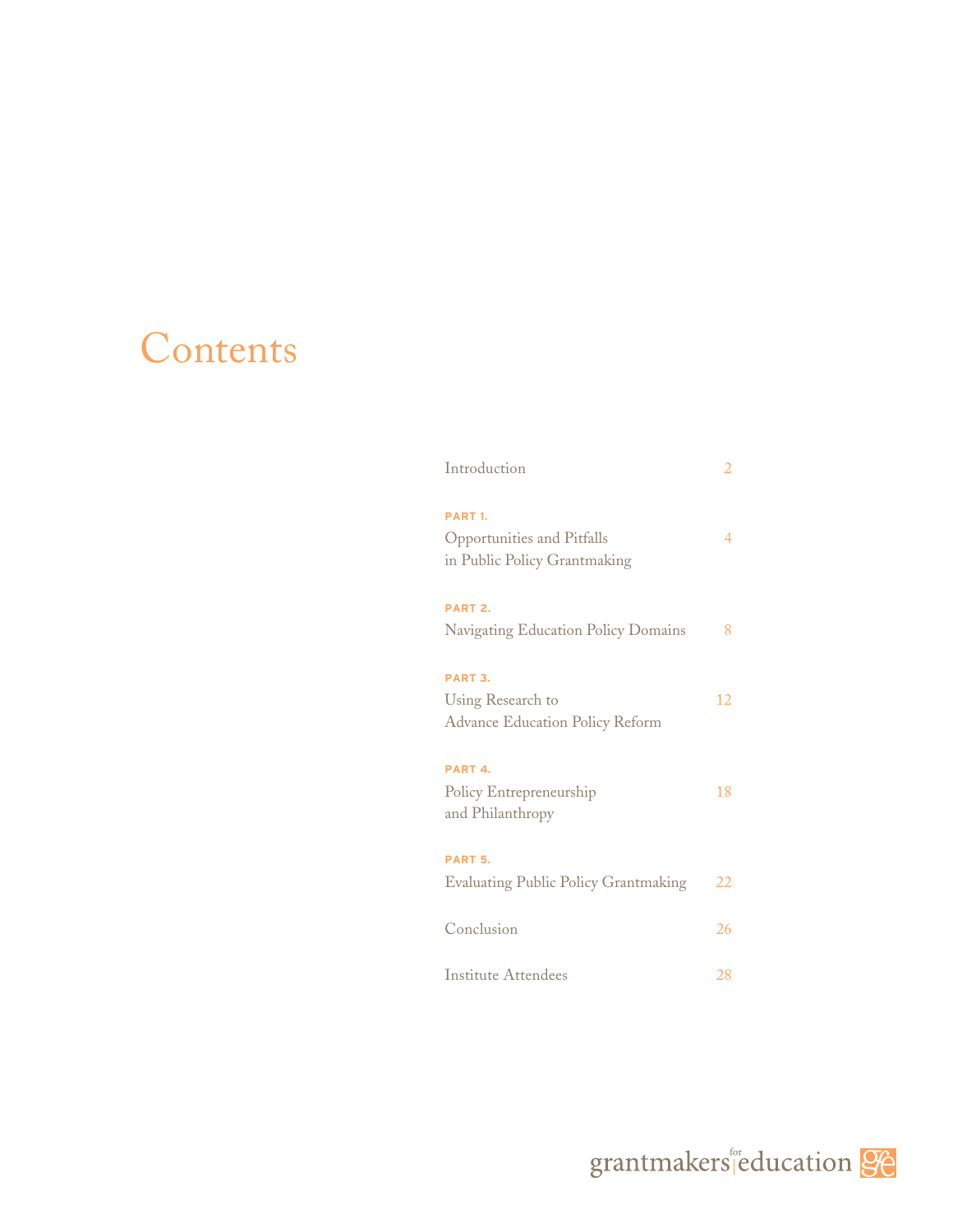# Introduction

No education grantmaker can afford to ignore "public policy. Local, state and federal policies shape the context in which we work by establishing education standards, allocating resources and setting priorities for people working in education." So begins the report on Grantmakers for Educations's 2005 Grantmakers Institute, Foundation Strategies for Influencing Education Policy. The statement rings more true than ever.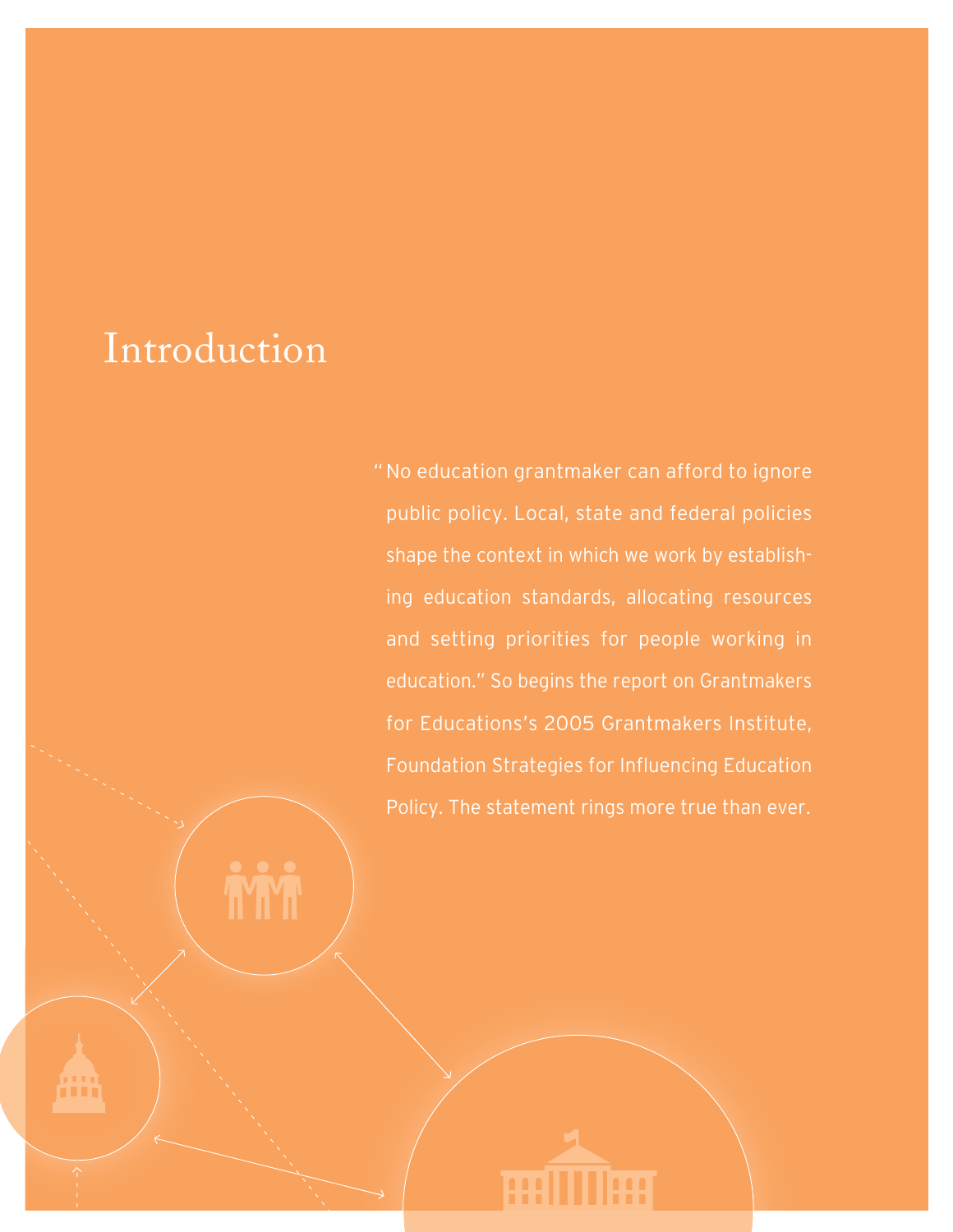ven funders that choose to steer clear of public policy grantmaking must do **Example 15 You funders that choose to steer clear**<br>of public policy grantmaking must do<br>so with an understanding that their work will almost certainly be influenced by shifts in the policy environment. This reality will persist as long as American schools and colleges continue to suffer the effects of the economic crisis, cities and states look for ways to stimulate significant educational improvements, and states step up to participate in new federal policy initiatives and to meet the challenges of preparing students for the global economy.

Building on its 2005 examination of the procedural and legal strategies funders need to consider for engaging with policy, GFE convened grantmakers from around the country in Cambridge, Mass., in May 2009. Through a series of discussions with education leaders and faculty members from Harvard University's Graduate School of Education and John F. Kennedy School of Government, Institute participants deepened their understanding of successes, opportunities and challenges in public policy grantmaking.

Robert Schwartz opened the 2009 Education Grantmakers Institute by reminding the participants of a quotation by F. Scott Fitzgerald. "The test of a first-rate intelligence," Fitzgerald wrote in his 1936 essay "The Crack-Up," "is the ability to hold two opposed ideas in the mind at the same time and still retain the ability to

function." For education grantmakers today, especially those supporting public policy change, the opposed ideas are the worldwide economic crisis and the emerging sense of possibility that real improvement in American education is attainable.

The optimism of the current moment stems in part from the willingness of the Obama Administration to place education at the forefront of policy change and federal spending. But the new mood also emanates from the school reform movement itself, and the palpable sense that education reform is becoming "unstuck." The promise of profound policy change is in the air, and grantmakers are playing an instrumental role in areas as diverse as improving community colleges, introducing new common academic standards for the nation's K-12 schools and significantly expanding early education.

## The promise of profound policy change is in the air, and grantmakers are playing an instrumental role.

This is a hopeful time, and an appropriate one for thinking strategically about what can be done to improve the public policies that inform American education, how policies can be implemented in practice, and which roles different actors (including grantmakers) can play in bringing about needed improvements in both realms. The Institute featured lively discussions as participants and faculty members explored the complexities of these issues. This report reflects the insights that came out of those conversations, as well as the sense of urgency the participants brought to their learning.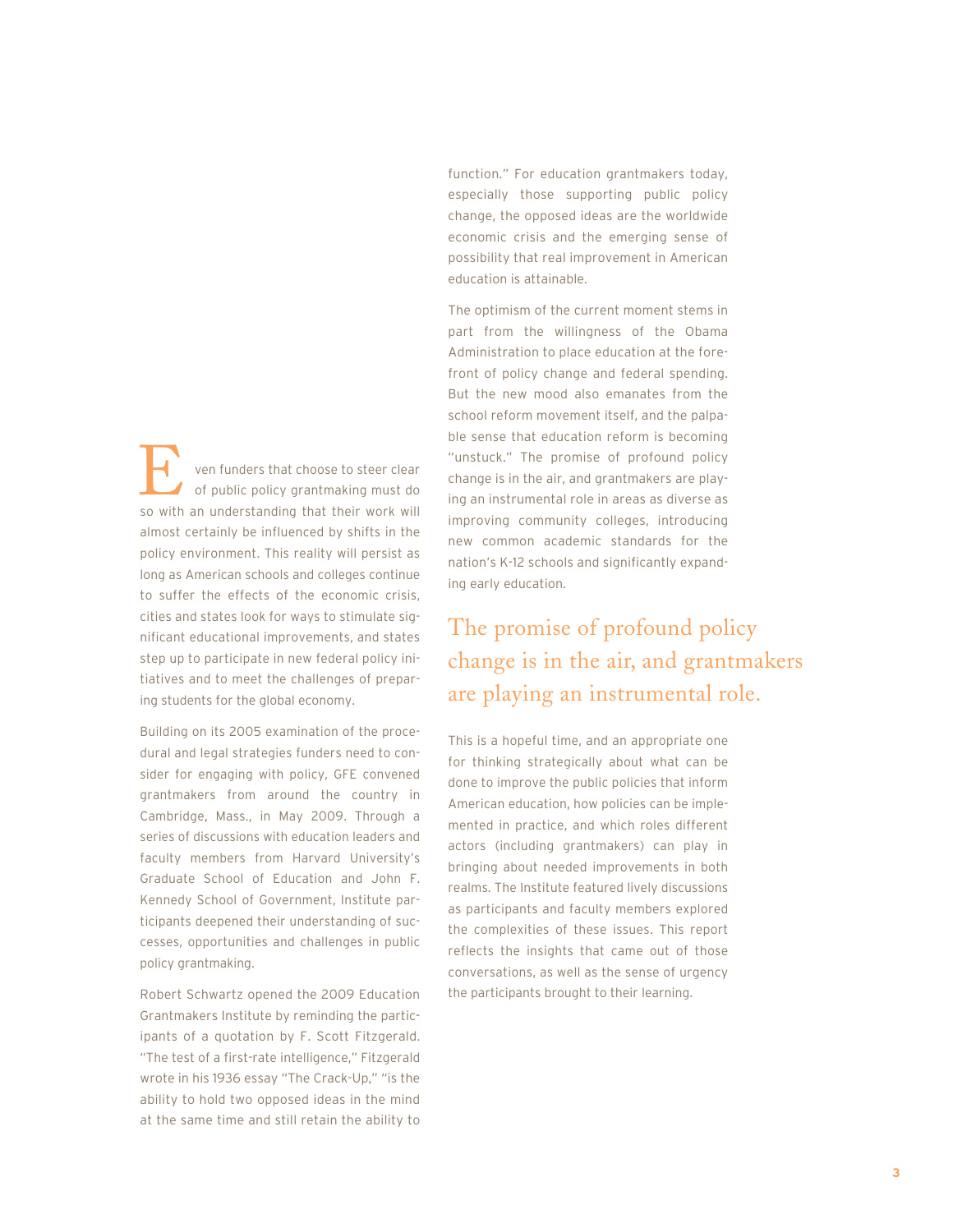## **PART 1** Opportunities *and* pitfalls *in* public policy grantmaking

For a grantmaker, the decision to get involved with public policy change requires answering some preliminary questions: What are the realities of the current environment? What are our objectives and underlying assumptions? And what are the risks and challenges of being a private actor in the public policy domain?

**BUILDER**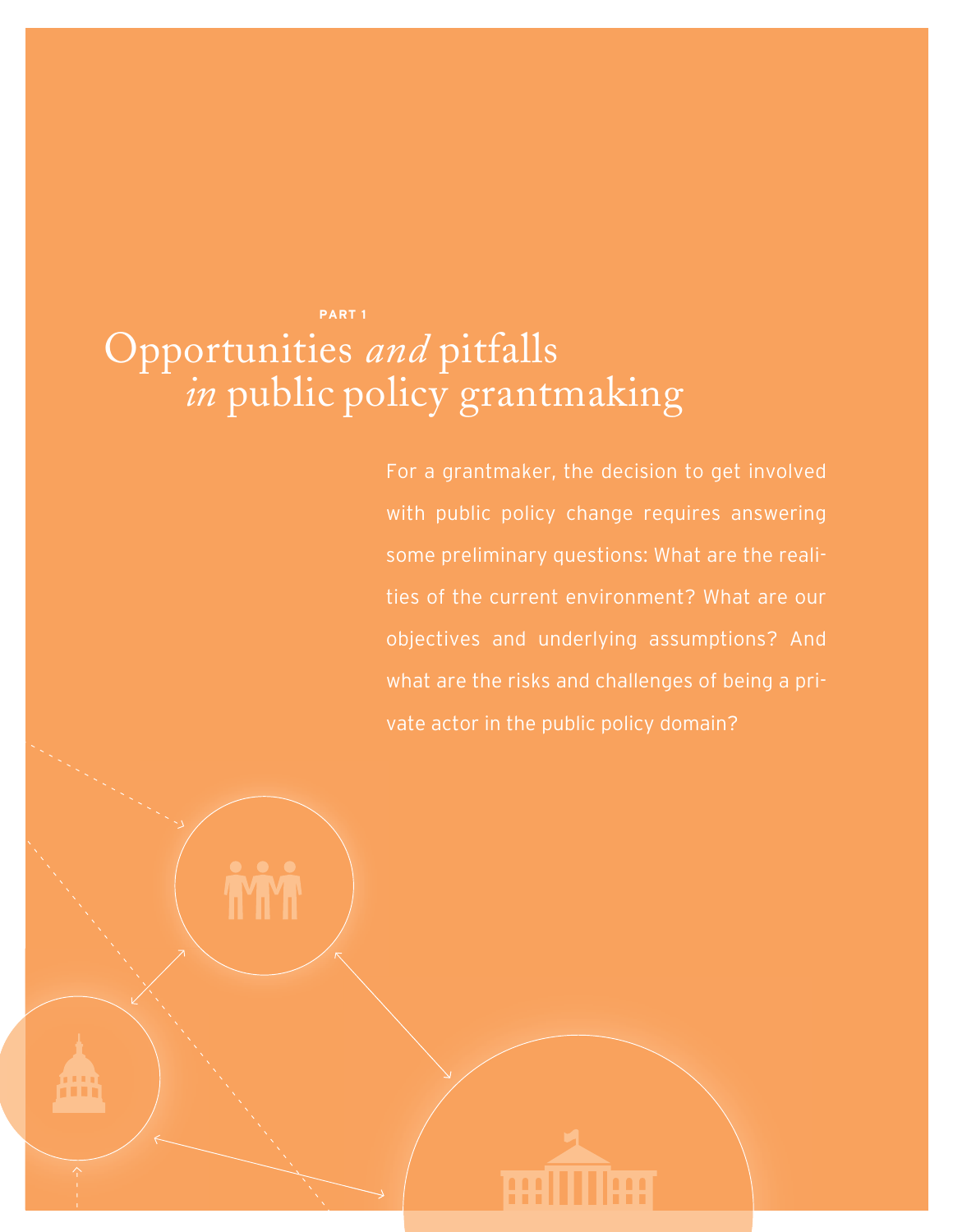he Institute began with a discussion of those questions considered in the conthe Institute began with a discussion of<br>those questions considered in the con-<br>text of an historical case study, "The Carnegie Foundation and the Standardized Testing Movement." This study examines the role of the Carnegie Foundation for the Advancement of Teaching in the creation of the Educational Testing Service (ETS) during the decades before and after World War II. Concerned that the quality of American higher education might drop as the nation's colleges absorbed an influx of underprepared students, the foundation championed the development of a common placement exam——a step, some believed, toward guaranteeing the rigor of the high school curriculum in schools across the country.

A complex story, the case weaves together the foundation's long-standing involvement in American higher education and the policy pressures of a period in which high school attendance was expanding rapidly and placing new demands on private colleges. The case also offers a detailed account of the specific moves made by the foundation to capitalize on a particular moment of opportunity and paints a vivid picture of the interests, hostilities and loyalties that motivated the major characters.

In other words, despite the passage of roughly 60 years, the story of the Carnegie Foundation's involvement with public policy has many of the same ingredients that today's grantmakers

find when they work in the policy arena. The sharpest and most relevant lessons have to do with setting goals, understanding the policy context, and managing one's own role and that of the foundation in a complex environment. These include:

• **Insularity is a danger if you don't vet your assumptions carefully.** Calling the study a "cautionary tale," one grantmaker pointed to the importance of vetting your own assumptions rigorously and considering alternative points of view. "Insularity was a problem for them," he concluded. That insularity contributed to the creation of a testing system that perpetuated the social stratification of American society, some participants argued, rather than ameliorating or challenging it. "This case is about what happens when you inject private values into public processes," said one, arguing that the foundation "assumed a certain model of education that many people did not share."

The sharpest and most relevant lessons have to do with setting goals, understanding the policy context, and managing one's own role and that of the foundation in a complex environment.

• **A project doesn't need to be about policy to have policy implications——and sometimes the implications are significant.** The Carnegie Foundation did not set out explicitly to create a national test; rather, it simply sided consistently with a particular faction in the standardized testing debatea faction that represented elite interests in American higher education and had a stake in protecting what it saw as the high standards of a traditional college education. By lending its support to an already powerful constituency, the foundation added weight to a movement that had implications far beyond the immediate context.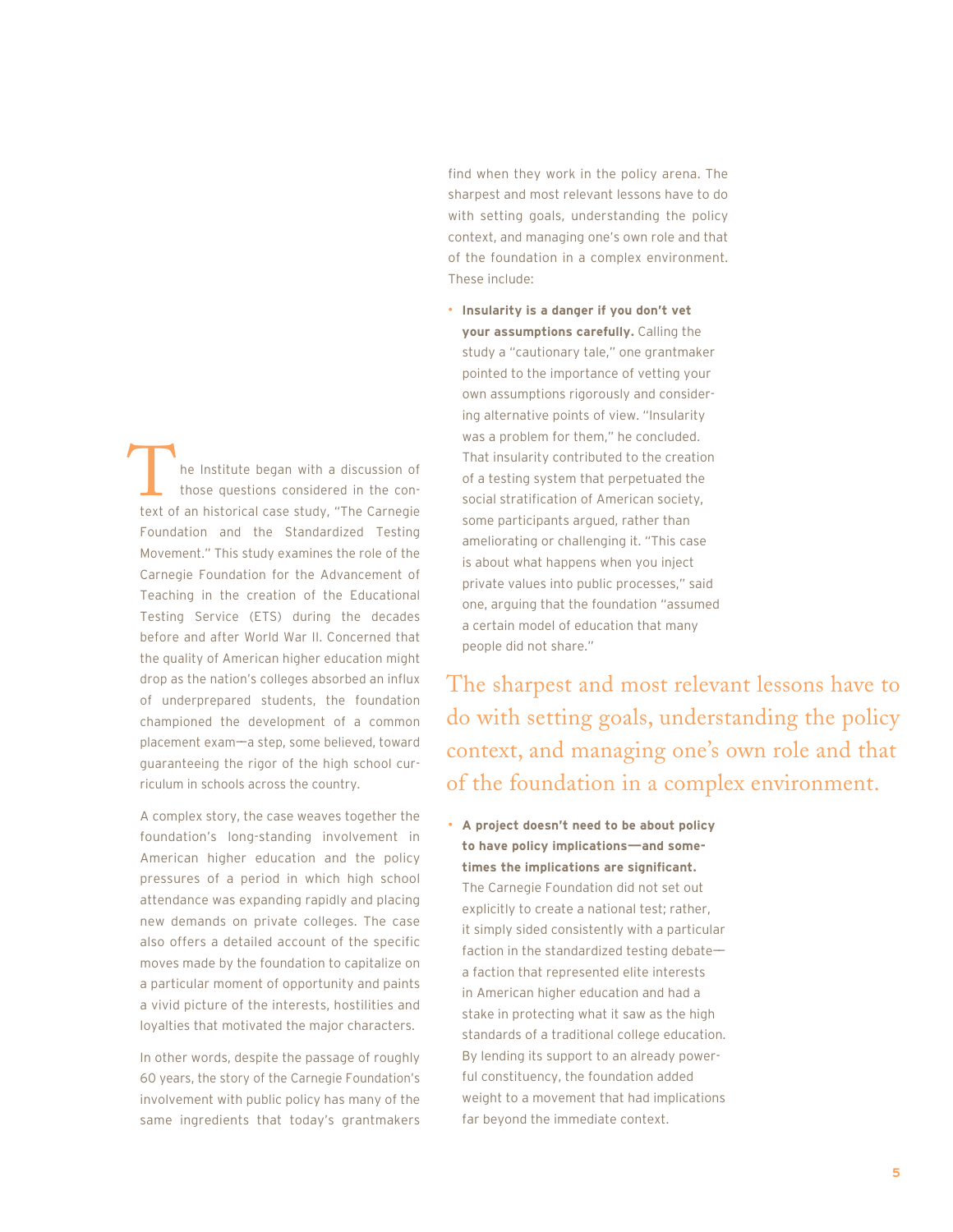- **Personality conflicts and competitiveness can drive policy debates and sometimes distort them.** Nothing in the Carnegie Foundation case suggests that any of the parties was acting in bad faith; in all likelihood, they were genuinely trying to establish a fair and rational system for connecting colleges with qualified students. Yet, as the case makes clear, the debate was fueled throughout, and perhaps driven off course, by complex personal and institutional animosities and loyalties that were not always readily apparent.
- **Policy formation is not a particularly objective or democratic process, and the boundaries of ethical involvement are not always clear.** More than once, participants noted, the Carnegie Foundation decided at a crucial moment to "buy" a decision-once by arranging for a competitor of ETS to go out of business. Some thought this constituted a clear breach of ethical standards. Others objected: "Come on!" interjected one. "We all buy decisions. The bottom line is, they hit the target."

Scrutiny and accountability, in combination with an engaged, thoughtful process, can ultimately yield powerful results.

> • **Solutions in one area can raise new challenges in another.** In seeking to address one set of problems—the lack of academic standards in American high school education and the danger that underprepared students would compromise the quality of American private colleges-the foundation helped to craft a solution that contributed to a different, and perhaps more serious, problem: persistent disparities in college access among American students. "Broad access to higher education was not a priority at the time. Access was not the problem they were trying to solve," one person

### Philanthropy and education policy **1940S AND TODAY:**

**What's the same? What's different?**

The Carnegie Foundation case discussion wrapped up with a brainstorming session about what's similar and what's different about being a grantmaker working in education policy then and now.

#### **What's similar:**

- Tendency inside foundations to think they know what's best
- Use of philanthropic power or money to buy decisions
- Importance of relationships if you want to make change
- Lack of rigor in inspecting the idea and testing it against data

#### **What's different:**

- Explicit value placed today on broad engagement and a diversity of voices
- Increased availability of research and data
- Many more players (especially among foundations) working in the policy arena, and a tendency among them to scrutinize and challenge one another
- Increased magnitude and scale: more students, more educational institutions, more regulation
- Greater oversight and transparency, in part because of easier communication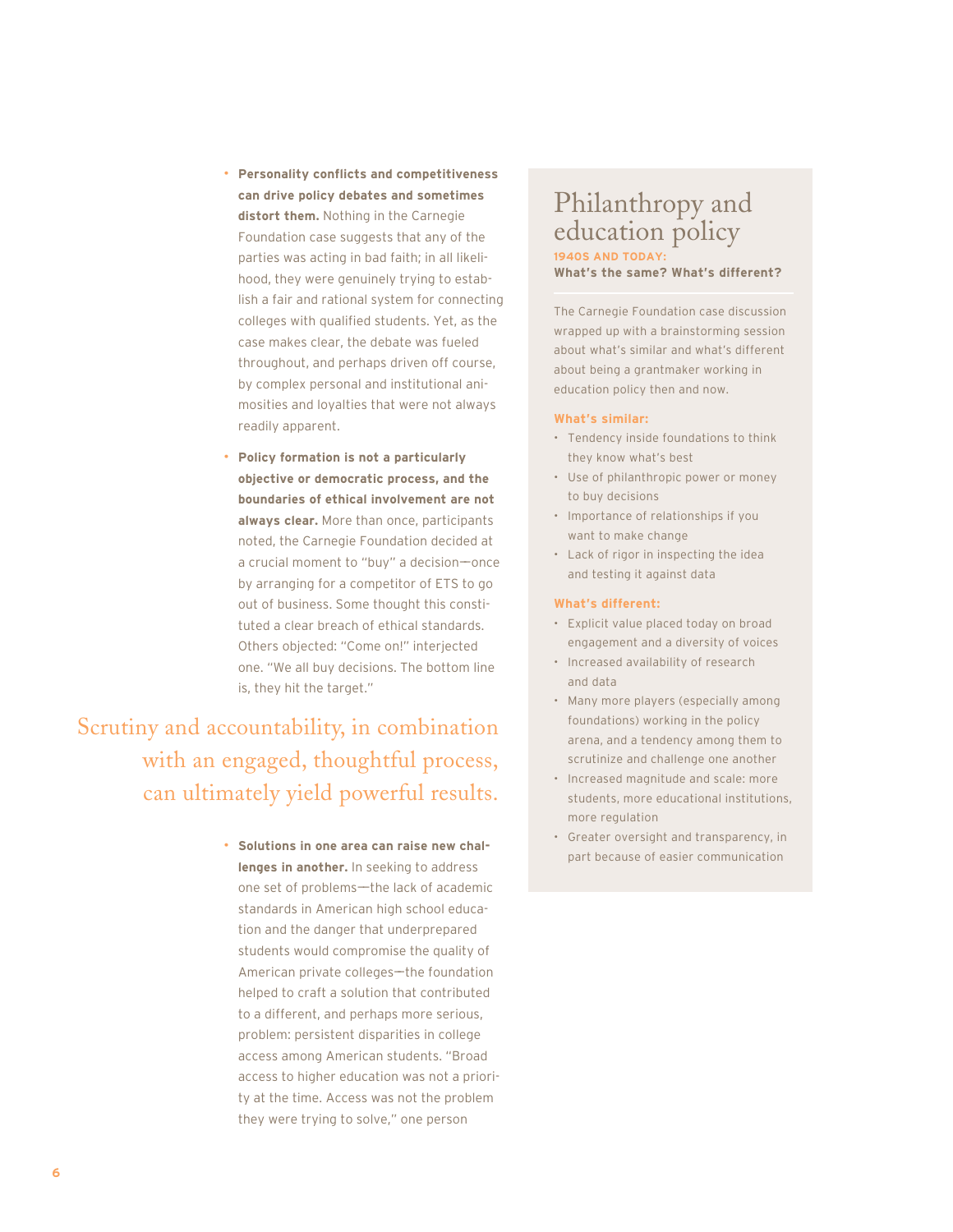noted during the discussion. "And the SATs did open up access to some students," said another. But what might have happened, one person wondered, if public universities had been included in the process? Might they have anticipated the access problem and helped to forestall it?

• **Be careful what you wish for.** Whether the Carnegie Foundation saw it coming or not, standardized testing has created barriers to higher education for many students. "That's the risk of getting into policy," one participant said. "If you push for policy change, and you're as successful as these people were, then you may find that you've screwed things up *royally*." You may think you're being objective, he went on, but "all foundations come with a set of values. Unless we're questioning those values, and examining how they inform our goals, then we're dangerous."

esting and college admissions were lightly regulated in the 1940s, and the esting and college admissions were light-<br>Iy regulated in the 1940s, and the<br>Carnegie Foundation therefore had significant scope to influence the field. Today, the standards and testing landscape is far more complex, and it is hard to imagine a foundation operating with such a degree of latitude. Nevertheless, comparable opportunities may still exist-arenas where funders could push widespread changes without getting lost in a thicket of existing practice, or where the development of a pivotal new tool or model could have broad implications. Foundations today are more heavily scrutinized and the ethic of public accountability is much stronger than was the case for the Carnegie Foundation at that time. But scrutiny and accountability, in combination with an engaged, thoughtful process, can ultimately yield powerful results, without the pitfalls underscored by the case study.

## Foundations and Public Policy Grantmaking

As preparation for the Institute, participants read this white paper by Julia Coffman, commissioned by the James Irvine Foundation, available at http://www.irvine.org/assets/pdf/pubs/philanthropy/PublicPolicy\_Coffman.pdf.

In this paper, Coffman proposes a useful framework to guide grantmakers as they develop public policy strategy, identifying more than 20 activities that constitute key policy grantmaking approaches. The framework arrays these activities along two strategic dimensions: the audiences the funder is trying to influence and the outcomes it seeks to achieve with those audiences in order to advance a policy goal. In her analysis, Coffman emphasizes the wide range of options grantmakers have for engaging in policy and suggests how they can tailor their approach based on their desired outcomes, intended audiences, and their foundation's particular style and preferences. The paper includes case studies of four foundations—the California Endowment, the David and Lucile Packard Foundation, the Annie E. Casey Foundation and the Lumina Foundation for Education—and charts their policy strategies onto the framework.



Coffman also uses the framework to present a summary of current trends in public policy grantmaking. As depicted above, Coffman estimates that "most grantmaking tends to fall into the area that has less perceived risk, emphasizing strategies to raise awareness and build public will over more action-oriented approaches." She also sees evidence that "grantmaking tends to be more action-oriented with public audiences than with decision makers directly."

This picture may be changing, however. Coffman notes that various factors appear to be pushing grantmakers toward bolder strategies. She cites three influences as especially powerful: leadership from innovators and early adopters of new policy grantmaking techniques, education about legal guidelines for phil-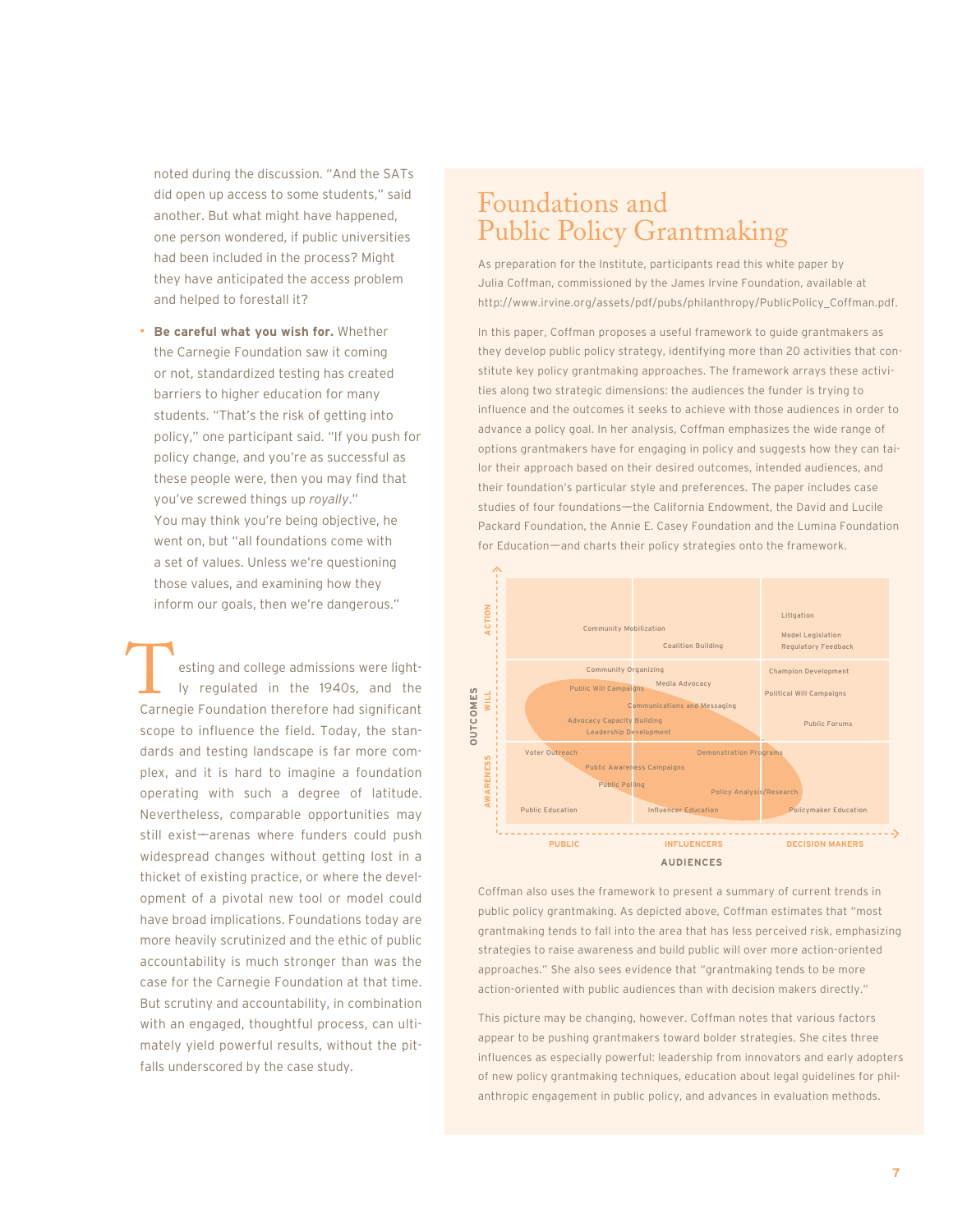## **PART 2** Navigating education policy domains

Good education policy, whatever its particular intent, has one core purpose: supporting student learning by providing the right combination of pressure and support to educators, school leaders and school system managers. It's through this mix of pressure and support that policymakers hope to influence what happens daily in schools and classrooms. The most effective policies are well attuned to the realities of the education sector $-$ how schools and districts actually operate—and the myriad factors that can enable, incentivize or inhibit change.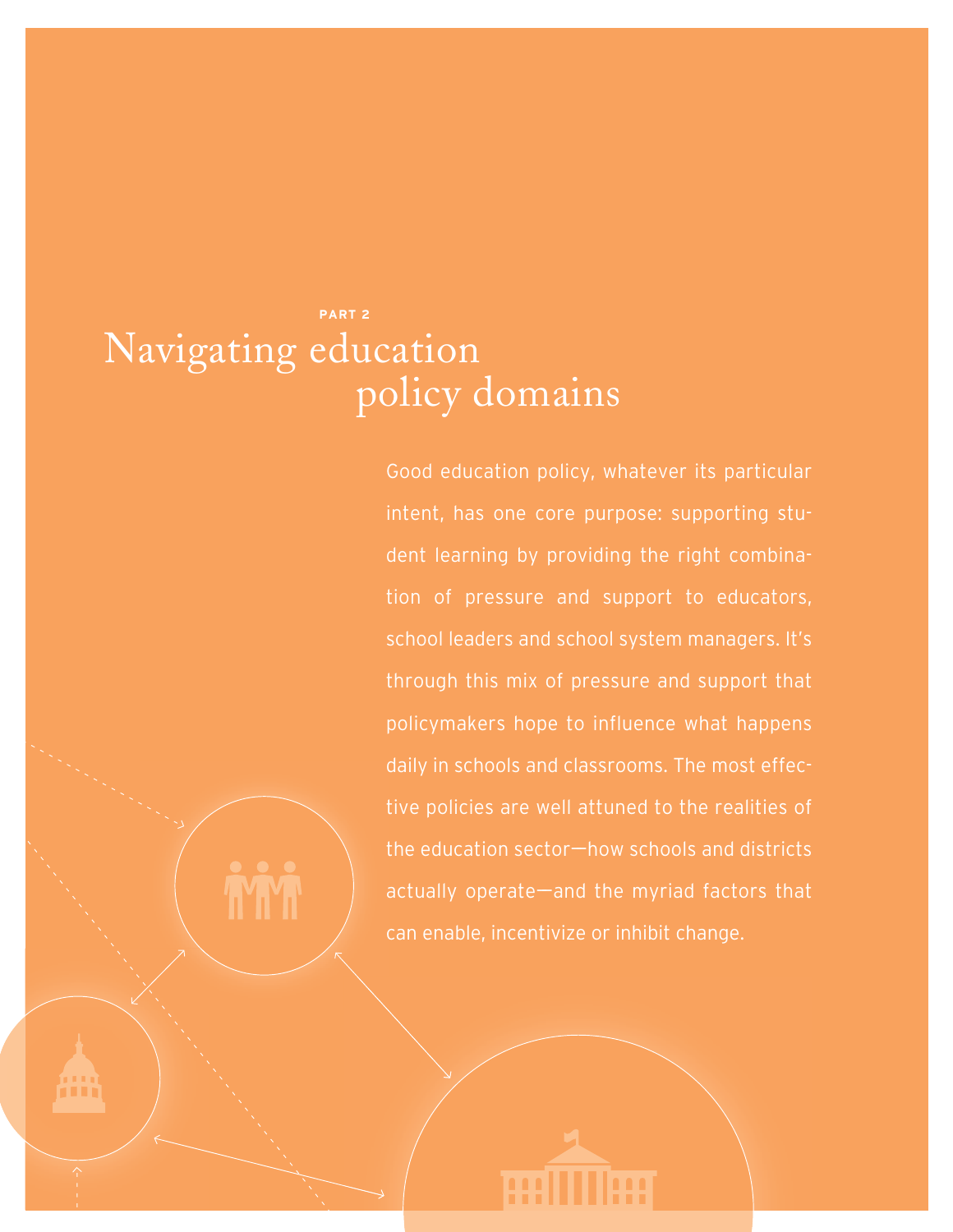n the United States, the major policy domains for K-12 education chart roughly In the United States, the major policy<br>domains for K-12 education chart roughly<br>onto a pyramid, with policies regarding individual students at the apex and federal education policy at the base (although the specific domains may vary at other levels of the education system, the same construct of nesting domains also applies). Because our education system is largely a decentralized one, most education policy—and most education policy grantmaking——is focused at the state or district level. The effectiveness of a policy on one tier of the policy pyramid—student, classroom, school, district, state or federal-will almost certainly depend on well-crafted, complementary policies at other levels.



Complementary policies are usually designed to produce consistency of effort: state policies on accountability and testing, for example, work best when they are aligned with both federal and district guidelines for school accountability. But, as Robert Schwartz pointed out, complementary policies can also establish a "better division of labor" by focusing the attention of practitioners on actions that are appropriately within their scope and by ensuring that demands from one level are matched by supports and incentives from another. So, for example, a state's demand for improved graduation rates might be augmented by a district's support for more effective school-level professional learning, stronger incentives to work in hard-to-staff schools and other initiatives.

Recognizing the interplay across these domains is critical for implementation, which is the real measure of the impact of education policy. Political scientist Richard Elmore reminded the group of the importance of developing a thoughtful implementation strategy that takes into account the incentive structures that drive practice at each level, and to consider how philanthropy might influence them in positive ways.

Institute participants explored these concepts, looking for practical lessons for their own grantmaking, through a discussion of a case entitled "The Next Phase of Accountability in North Carolina." This case tells the story of one state's attempt to upgrade its existing accountability system and reconcile it with federal No Child Left Behind (NCLB) requirements.

When North Carolina implemented ABCs of Public Education (ABCs) in 1996, it was one of the most advanced state-level accountability systems in the country. Comprehensive and multifaceted, ABCs was associated in the minds of many North Carolina educators and policymakers with a clear and rapid jump in student performance. But after the enactment of NCLB, it became clear that ABCs employed method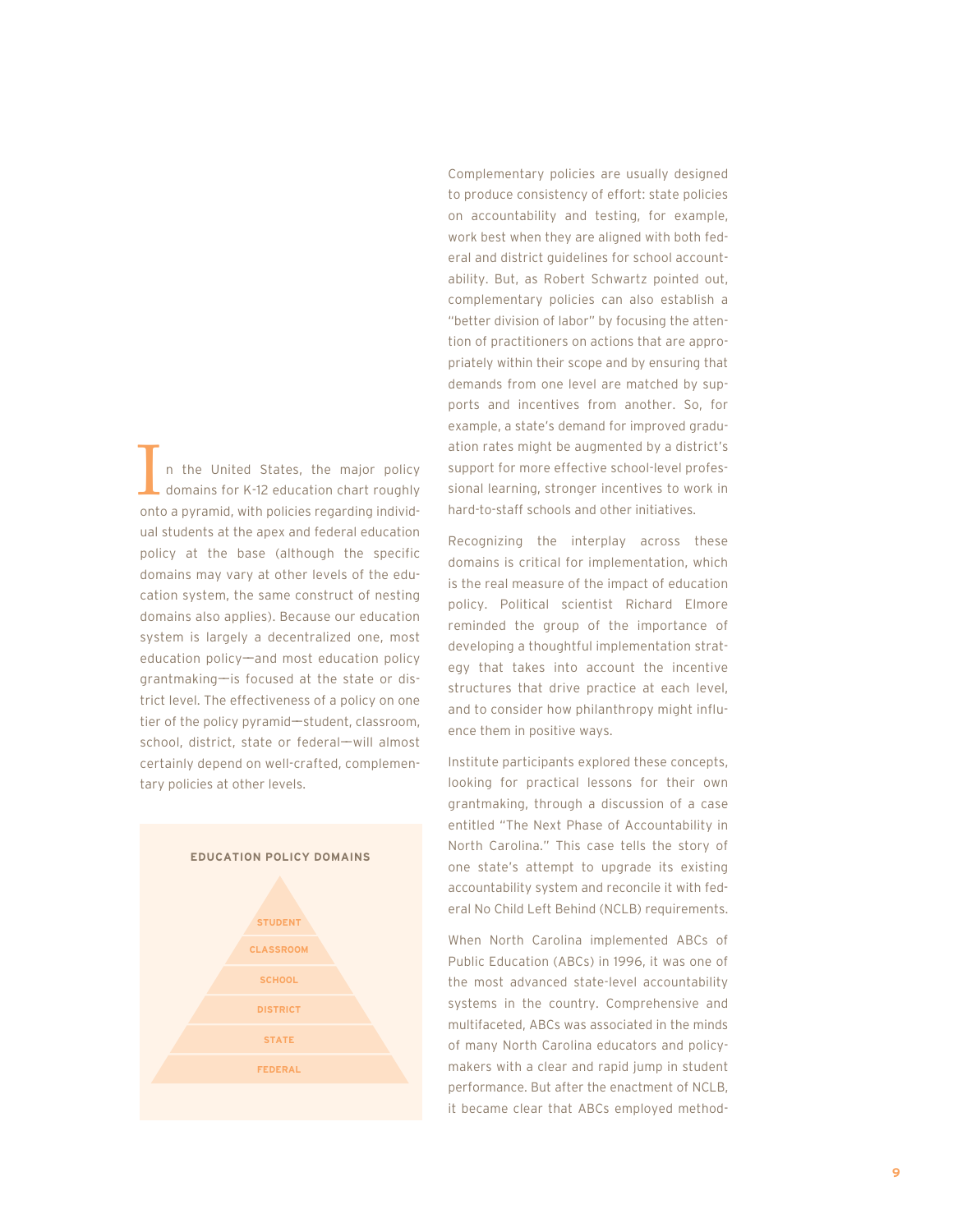ologies that were not completely consistent with the new federal policy's Adequate Yearly Progress (AYP) calculation, leading to confusing results and mixed messages to schools. In some cases, schools that did well on ABCs measures did poorly according to AYP measures, thus negating any impetus to improve that either system alone might inspire.

An effective policy solution would eventually need to address the differing incentives motivating schools, districts and the state, as well as those of the practitioners, leaders and policymakers working at each level.

> In May 2007, the North Carolina State Board of Education appointed a Blue Ribbon Commission on Testing and Accountability and charged it with developing recommendations for a redesigned statewide accountability and testing system. The commission included representatives from education, business and government and heard testimony from educators, parents, and representatives of teachers' and other professional organizations, higher education, and business. The recommendations, offered in January 2008, emphasized improvements to the existing system of testing and accountability, greater attention to college and workforce readiness, the inclusion of new formative assessments, and greater public transparency regarding school performance. The state's Department of Public Instruction was urged to "rethink assistance and comprehensive support for reform" to schools in need of improvement.

> With this information as background, Institute participants dissected the ensuing developments for lessons about how education grantmakers can navigate the public policy arena effectively:

> • **Check for innovations that are already addressing the problem, looking first to the policy domains closest to your area of focus.**

Having received its charge from the commission, North Carolina officials began to scan the field for robust, proven methods to assess schools' strengths and weaknesses and support improvement. Of particular interest was the Quality Review methodology developed by the New York City school system and the UK-based Cambridge Education consulting group. As the officials looked into this approach further, however, they were surprised to learn that the second largest school district in their own state, Charlotte-Mecklenburg Public Schools, had already engaged the Cambridge team, beginning in 2006, to help design a system capable of reconciling the ABCs and AYP measures—the same challenge that had inspired the formation of the Blue Ribbon Commission. By the spring of 2008, the district had developed a prototype system, known as School Quality Review (SQR); conducted training the previous summer; and implemented a pilot in a handful of schools. "It happens to us all the time" as grantmakers, laughed one Institute participant: "We have a great idea, and then we go into the school district and discover that others have had it too-and are already working on it!"

• **Consider the incentives that motivate different parties; solutions take hold for different reasons at different levels of the system.** For state policymakers, the discovery that the Charlotte-Mecklenberg district had developed a prototype quality review system seemed like good news at first, but they quickly recognized that it presented them with a new set of challenges. As they considered the comparative advantages of developing quality systems on parallel tracks or deliberately pulling the two processes together, it became clear that it would be difficult to produce the best possible result for both this large district and the state because their interests were different: the district was focused on building its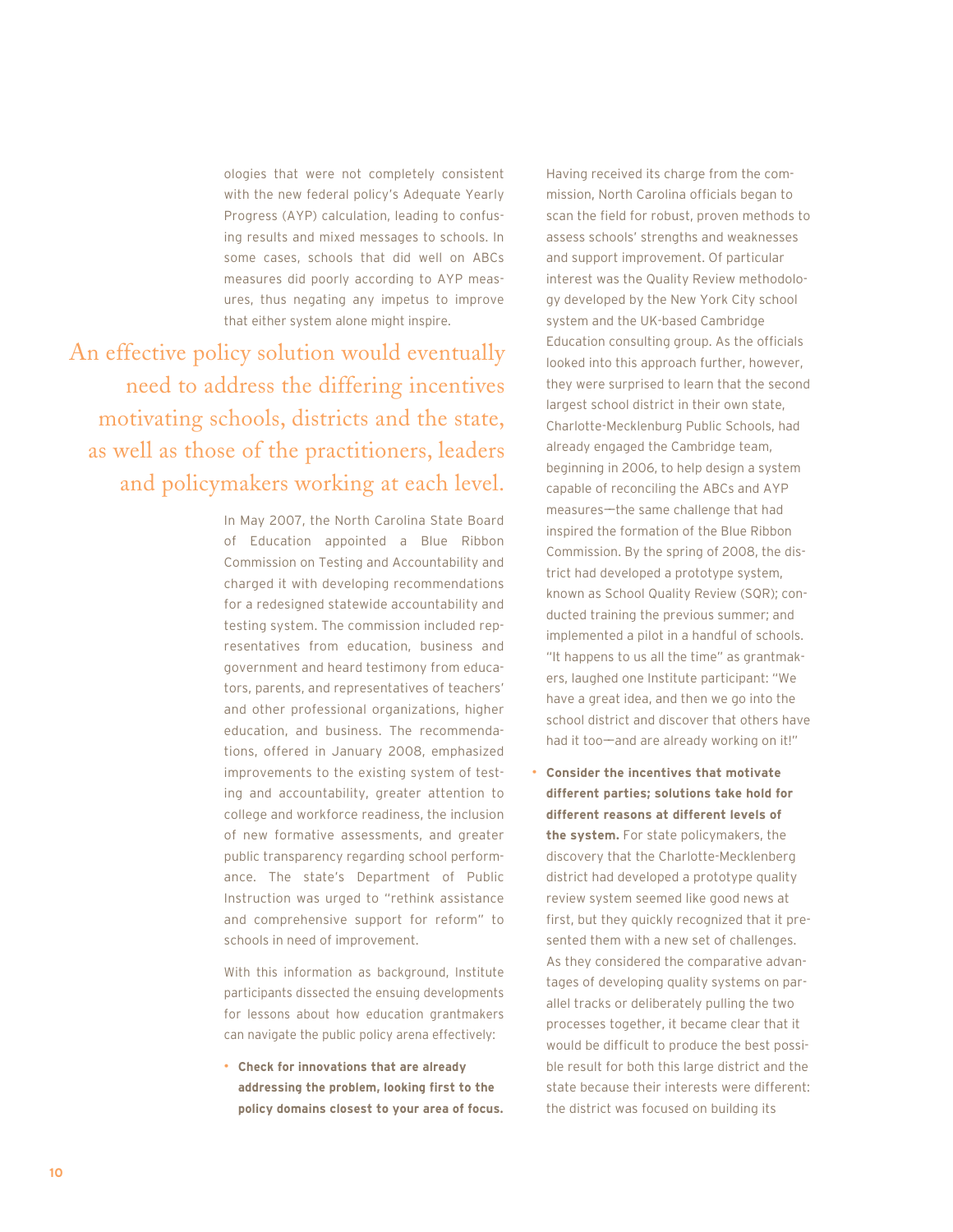administrators' capacity to improve schools, while the state needed to consider variations in capacity among districts. An effective policy solution would eventually need to address the differing incentives motivating schools, districts and the state, as well as those of the practitioners, leaders and policymakers working at each level.

• **Innovators are often highly motivated— a condition that's unlikely to prevail when innovations are scaled systemwide.**

The Charlotte-Mecklenburg pilot showed that the SQR process was complex and demanding and that it frequently produced school scores significantly at odds with ABCs and APY ratings; participating principals nonetheless gave the system high marks because it produced findings that mirrored their own sense of where improvements were needed. SQR "created a platform from which to make changes," said one. "It brought things to light that we knew, but didn't know how to address." The district was pleased with the results and began to contemplate what it would take to implement SQRs in all 167 schools, not just a small subset of reform-minded volunteer schools. State officials were also impressed with SQR but found themselves weighing a related question: Would SQR, which had been developed by the ambitious and innovative Charlotte-Mecklenburg district, translate well to districts around the state, including those that did not place a high value on improvement or innovation?

• **The interests of the general public— in access to information, for example— can get lost when they are not consistent with the interests of even well-intentioned public officials.** The most glaring problem revealed by the case, some participants said, was the lack of meaningful public accountability measures in either the ABCs system or the new SQR system. Said one funder, "There's an excess of metrics here-NCLB.

ABCs, SQR, and all the end-of-course and end-of-year assessments students are taking-but nothing that can really tell parents if their kids are going to a good school." Others agreed, noting what appeared to be a "fuzzy" connection between student results and mandated interventions. There's always tension, the group agreed, between the need for public accountability and the need for "safe assessments" that allow students and educators to grow and that give schools a reliable basis for improving teaching and learning. Strategic grantmaking might help to resolve that tension by encouraging the state to develop an accountability system that provides meaningful information to the public and strengthens community support for school improvement.

sked to speculate about how philanthropy could contribute constructively in a situation like that described in the case, Institute participants zeroed in on opportunities to support strategic communications and research connected to specific, implementation-related challenges. As a next step, said one, it might make sense to convene "all the education funders in the state" to brief them on the SQR experiment, what it might (or might not) offer as a statewide system, and how it could help drive instructional improvement. Another participant suggested that funders could support the development of "deep dive" cases that would look closely at how the new SQR assessments were influencing school improvement in the Charlotte-Mecklenberg district in the pilot and second-round schools: "You'd want to look very close to the ground," she said, "to know if the review process and findings were actually influencing conversations inside the schools on how to improve instruction." This kind of research could provide useful information to the state development team, but it might be difficult for state or Sked to speculate about how p<br>
Intropy could contribute constri<br>
V in a situation like that described in the<br>
Institute participants zeroed in on opporties<br>
to support strategic communication<br>
research connected to specifi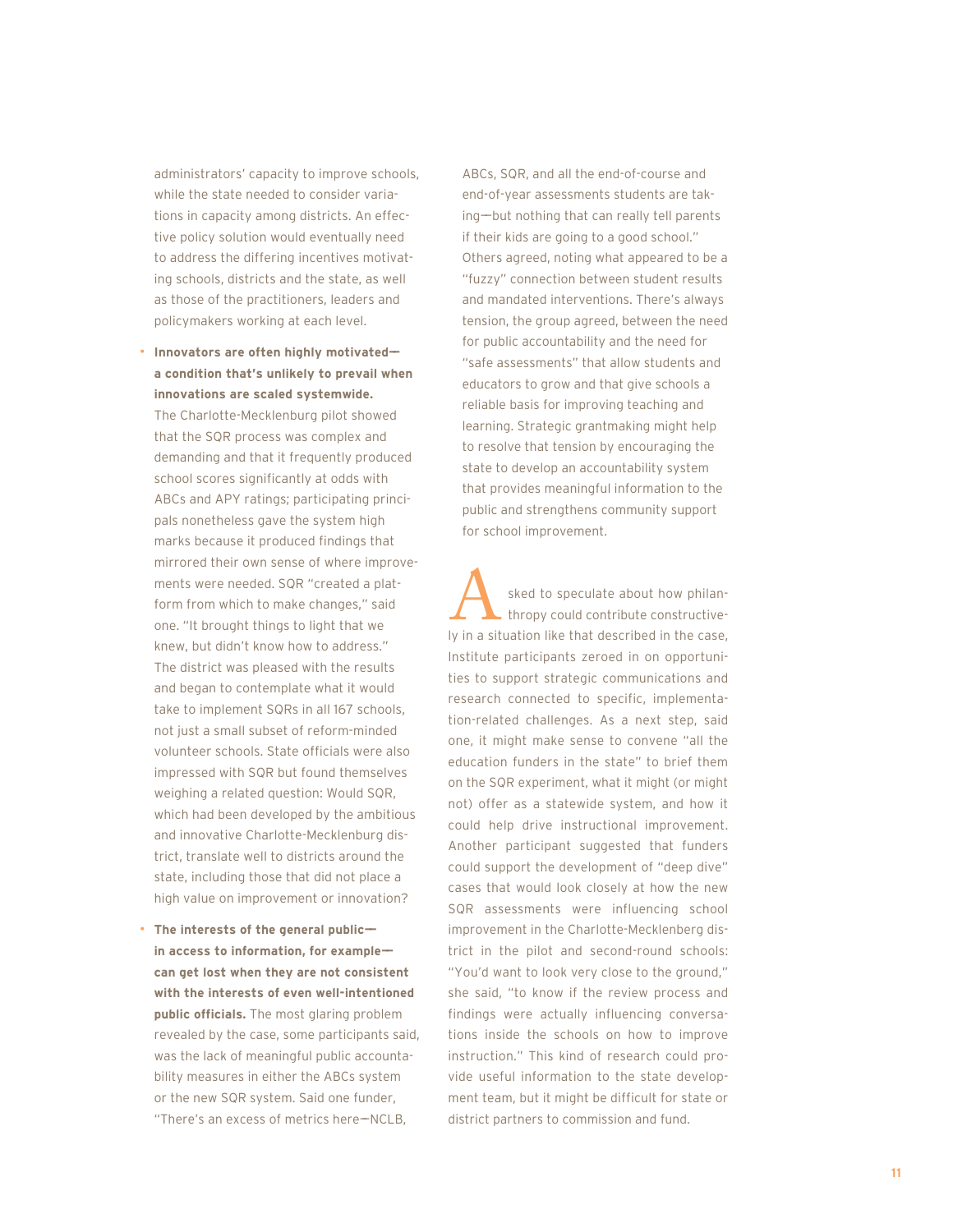## **PART 3** Using research *to* advance education policy reform

Philanthropy has traditionally contributed to policy advances by supporting research and development, yet decades of frustrating results——projects that fail to achieve scale, don't reach intended audiences, or don't align with broader reform-have led many grantmakers to turn away from R&D investments. Funders are legitimately concerned that R&D projects are too rarely taken up by government for systemic expansion, no matter how meritorious, practical, or successful they may be. But funding research remains a powerful approach that can have profound effects on policy.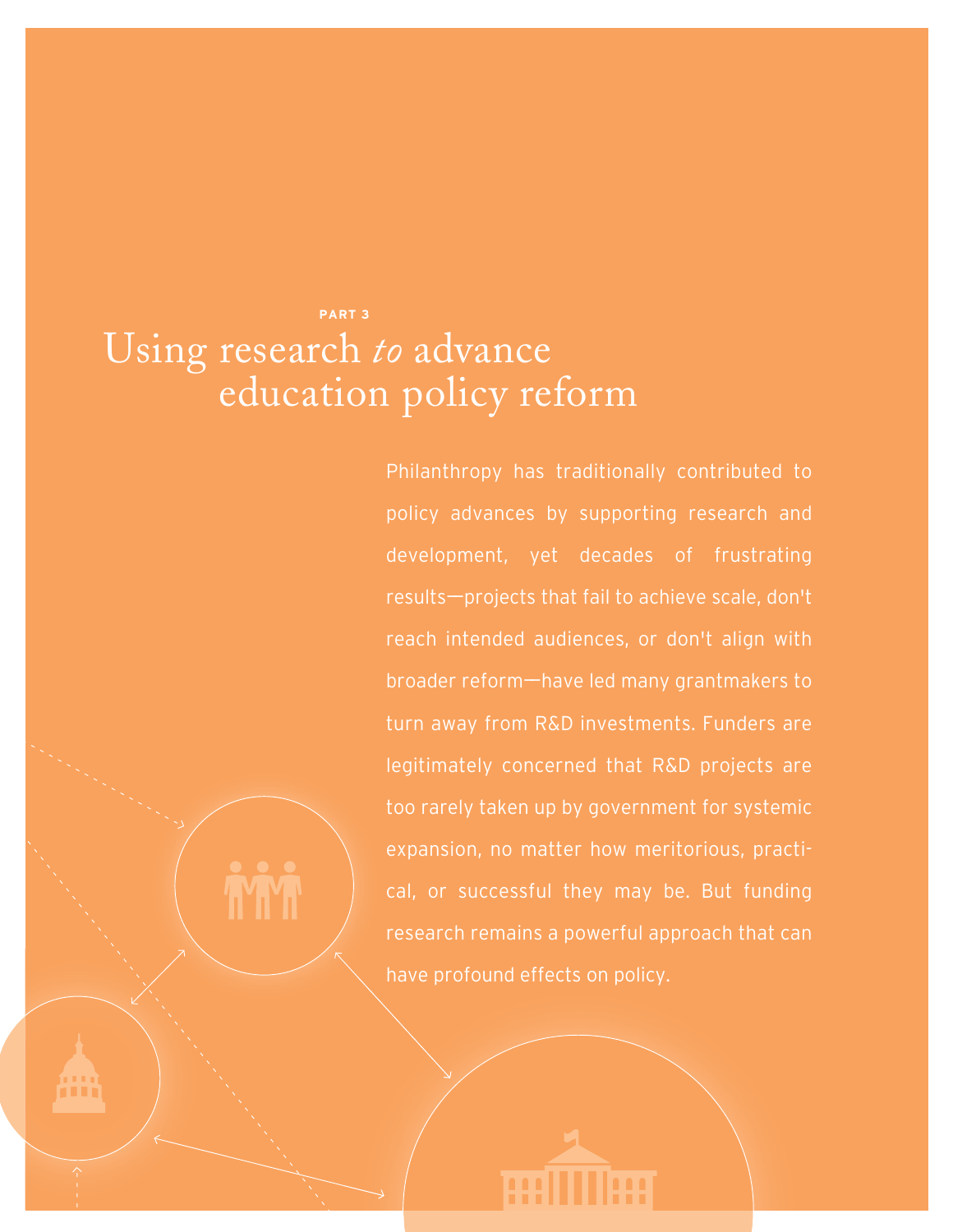he impact of such support becomes clear when a research project yields practical The impact of such support becomes clear<br>
when a research project yields practical<br>
information that lends itself readily to policy adoption at a moment at which the field is ready to take it up. Harvard Graduate School of Education professor Bridget Terry Long joined Institute participants to describe one such project: an effort she led with coinvestigators Eric P. Bettinger and Philip Oreopoulos to determine how to make the Free Application for Federal Student Aid (FAFSA) form easier to complete, assist families in completing it, and then measure the impact on low-income students' college enrollment and retention *(see Research background, page 16)*. Long's discussion of the project and its rapid expansion as an early policy initiative of the Obama Administration generated a number of compelling insights about the role of research in education grantmaking.

• **A well-structured research project can provide "proof of concept," even without firm impact data.** The successful administration of Long's project demonstrated "proof of concept" that simplifying the FAFSA process by drawing on information already provided on a family's federal income tax return could be far less burdensome to potential students and families who might not otherwise access student aid programs. In short, the case for a simplified FAFSA was made and the case for linking

the FAFSA with the federal income tax return was strengthened sufficiently to convince the Obama Administration to make significant practical reforms in FAFSA administration. Although definitive evidence that those changes would close major leaks in the college graduation pipeline is still lacking, this project provided "good enough" support to be persuasive.

• **Research often generates useful insights on how policy can best be implemented.** The research project validated the idea that completion of the FAFSA represents an important opportunity to provide prospective college students and their families with accurate, timely information about the college application process, the likely cost of a college education, and the availability of financial aid. The research also uncovered important misapprehensions and information gaps that may inhibit students and their families from recognizing that college is a desirable and attainable objective. For example, tax professionals involved with the project reported that many students were reluctant to have the FAFSA form filed electronically by H&R Block because they believed that "filing 'committed' them to attend college" and they "wanted more time to think about it" or

The impact becomes clear when a research project yields practical information that lends itself readily to policy adoption at a moment at which the field is ready to take it up.

because they had never seen a FAFSA form and wanted to review it before sending it. The lesson here is that unfamiliarity, misunderstandings and discomfort can inhibit participation in public programseven when the programs themselves are well intended and carefully designed.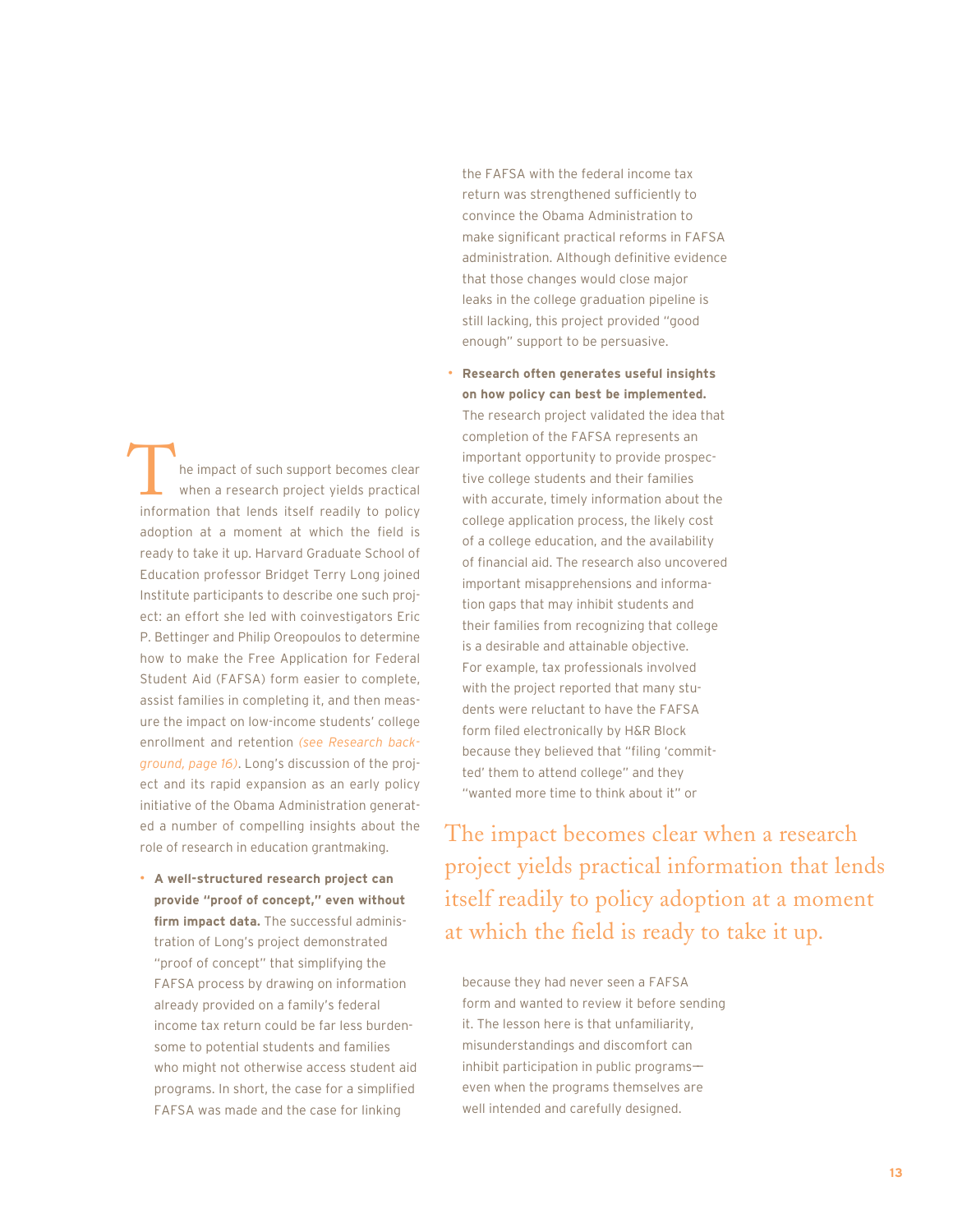## Research background: The FAFSA experiment

**A PROJECT BY BRIDGET TERRY LONG, ERIC P. BETTINGER AND PHILIP OREOPOULOS**

The Free Application for Federal Student Aid (FAFSA) form serves as the basis for awarding federal financial aid to American college students; it is also used by most state and institutional need-based aid programs. Research over the past decade has found that many low-income students are poorly informed about college costs, financial aid opportunities and the college application process. Related research has suggested that, because the FAFSA form is so long and complicated to complete, many students fail to receive financial aid for which they are eligible. Researchers Bridget Terry Long, Eric P. Bettinger and Philip Oreopoulos set out to design an intervention that would answer a deceptively simple question: If the FAFSA form were easier to complete, would more lowincome students go to college? Although their research looked specifically at the top tier of the policy triangle—the actions of individual students and their families in filling out the form and subsequent decisions to enroll in college-the most immediate implications for policy change were at the base: the federal government *(see illustration, page 9)*.

The research team approached H&R Block, a national accounting firm that provides tax-preparation services primarily to lowand moderate-income families and asked if it would be willing to participate in an experiment that would potentially provide valuable information to its clients at relatively little cost to the company. Most of the information required for the FAFSA is also included on a family's tax return; the researchers therefore believed that H&R

Block could help its clients complete the FAFSA with only a small amount of additional time and effort. The company agreed to participate.

The researchers developed a multifaceted intervention designed to answer a series of questions about the FAFSA itself and about whether completing the form and receiving associated help and information affected students' decisions to go to college. The researchers also collaborated closely with H&R Block and an advisory group to develop the required software, establish workable protocols, train staff, and resolve a wide range of logistical and ethical questions that arose.

The study focused on families that had incomes below \$45,000 and a family member, either a taxpayer or a dependent child, between the ages of 14 and 30 who did not have a bachelor's degree. Within those criteria were three groups of particular interest: high school seniors and recent graduates (ages 17-21), who were deciding about or had just entered college; young adults (ages 22-30), who were enrolled in college or might enroll; and younger students (ages 14-17), who were preparing for the college admissions process.

Once an eligible participant was identified and consent was obtained, the project assigned the family randomly to an intervention or control group. One intervention group received assistance with completing and submitting the FAFSA from an H&R Block tax professional using special software and an interview protocol; in addition, H&R Block calculated the family's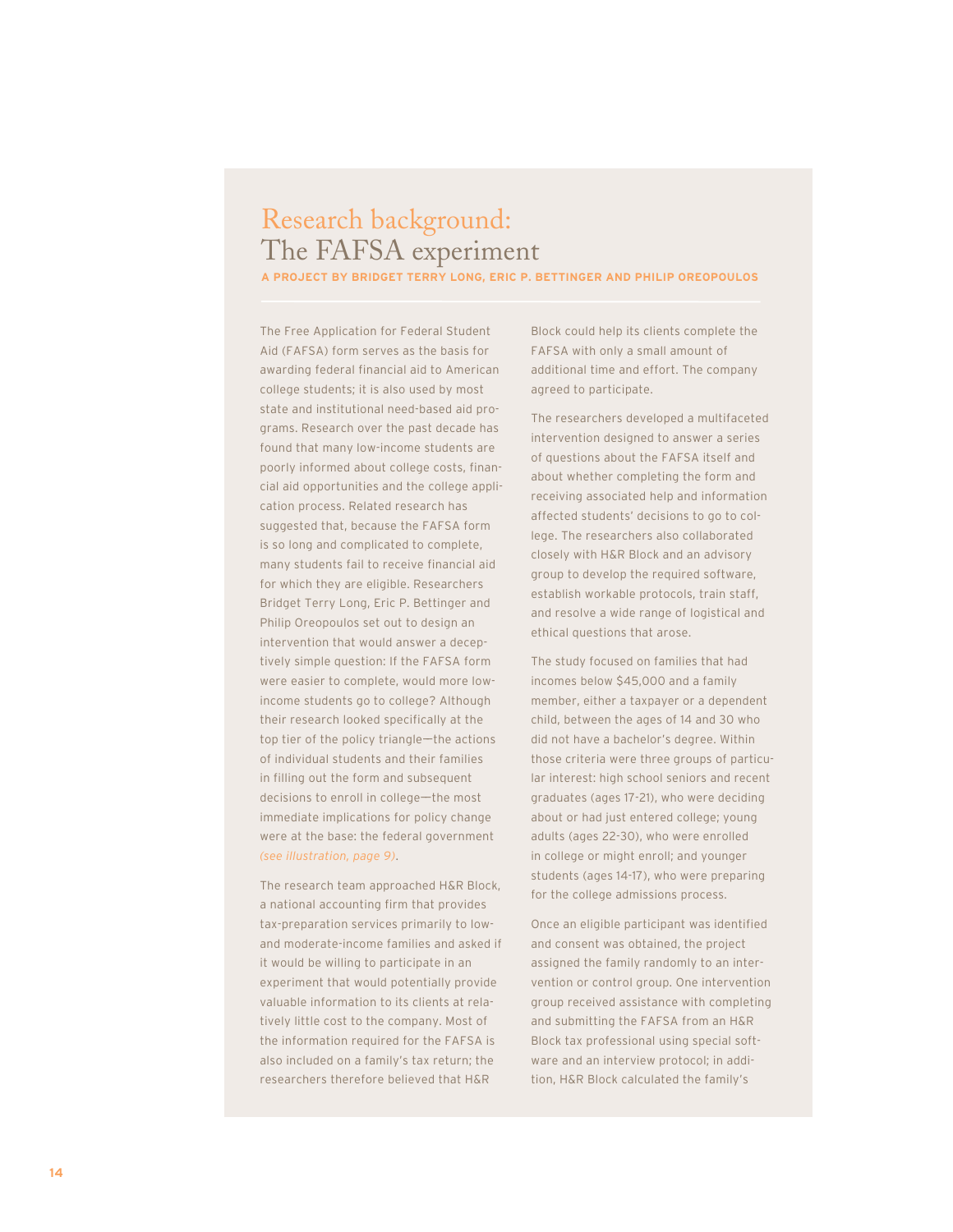estimated family contribution (EFC) and the amount of aid the student would likely receive at nearby public two- and fouryear colleges. Two intervention groups received information and financial projections to assist them in planning for college, but no direct assistance with completing the FAFSA. Control group subjects received only very basic information about the importance of college and the availability of financial aid programs.

Working with H&R Block, the researchers carried out a pilot project with 3,300 families in Cleveland, Ohio, from January through April 2007. H&R Block was pleased with the results and agreed to expand the service area during 2008 and contribute financially to the project's continuation. Based on what they learned, the researchers altered the study criteria to exclude college-age students (owing to the difficulty of getting their informed consent), refined the protocol, planned an expanded second phase and sought additional funds. In January 2008, the revised program was implemented in 166 H&R Block offices in Ohio and North Carolina. By April, the program had provided services to more than 26,000 families, of whom 10,634 received FAFSA help, 3,463 received financial aid or estimated family contribution information, and 11,916 (the control group) received general college information only.

Although the ultimate impact of the intervention on college graduation will not be known for some time, the project appears to have affected college enrollment: 34 percent of students in the 2007 intervention group enrolled in college, compared with only 27 percent of students in the control group. Moreover, the researchers saw signs that the project had the greatest impact among families at the low end of

the income scale: families earning less than \$22,000, whose typical contribution to college costs would be zero.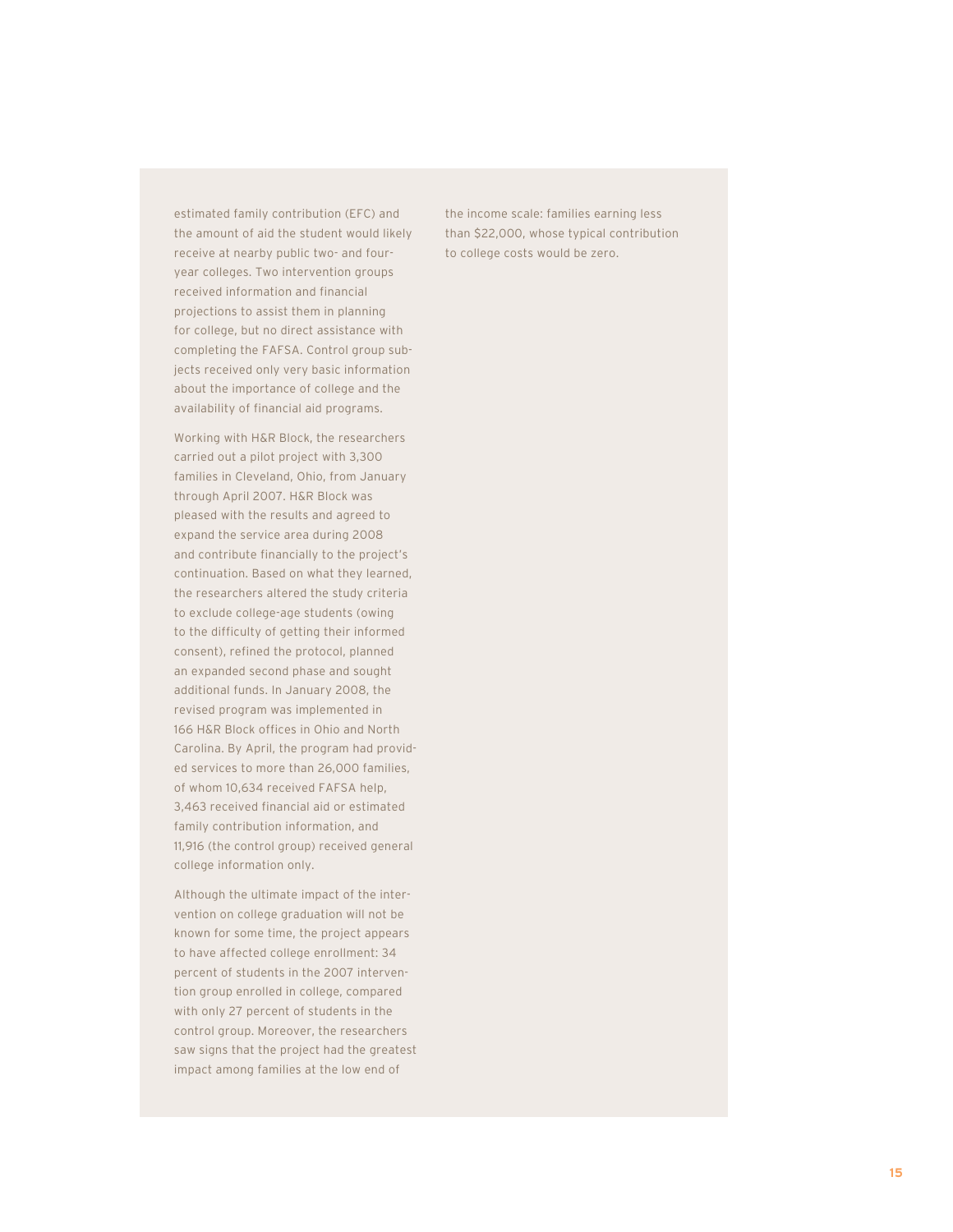• **University-based investigators can be important players in using research to advance education policy reform, but only if the institutions that employ them recognize the import of such work.** The project's results were rapidly taken up at the federal level and influenced the introduction of the FAFSA-EZ form in 2009. This was a superb result  $-a$  researcher's dream, Long acknowledged-yet achieving it entailed considerable professional risk and personal cost to the principal investigators. Presenting complex findings at hearings, meetings and conferences, traveling to Washington DC, spending "endless hours" providing follow-up information and talking with journalists on the phone: these activities take time and focus away from the academic writing and teaching on which scholars like Long and her colleagues are ultimately judged. Long reported, however, that she had recently been awarded tenure, owing in part to a policy at Harvard's Graduate School of Education to factor "practical impact" into its tenure decisions. Several grantmakers applauded the policy, noting that they often feel compelled to take policy-relevant projects to private firms because universities tend to favor more theoretical research.

or grantmakers, the funding dynamics of such research are especially note-The Summar or grantmakers, the funding dynamics<br>of such research are especially note-<br>worthy. In this case, working in partnership with a for-profit company raised particular challenges, as did satisfying the requirements of several different foundation and government funders. Recounting the story of the project, Long talked candidly and with some bemusement about balancing the "demands" of multiple funders from different sectors-the Bill & Melinda Gates Foundation, the National Science Foundation (NSF), the Institute for Education Sciences, the Kauffman Foundation,

the MacArthur Foundation and the Spencer Foundation, along with H&R Block-each of which brought its own perspectives and goals. The Gates Foundation, for example, was mainly interested in designing the pilot project to be scalable, while the NSF and the Spencer Foundation were more interested in the integrity of the experimental research design. Others were interested in advocacy and influencing the education policymaking infrastructure in Washington DC.

The project's funders also provided assistance beyond money alone. At several key points, funders helped the researchers find additional funders, and they helped influence H&R Block's decision to maintain support for the project even after the economic downturn began in late 2007.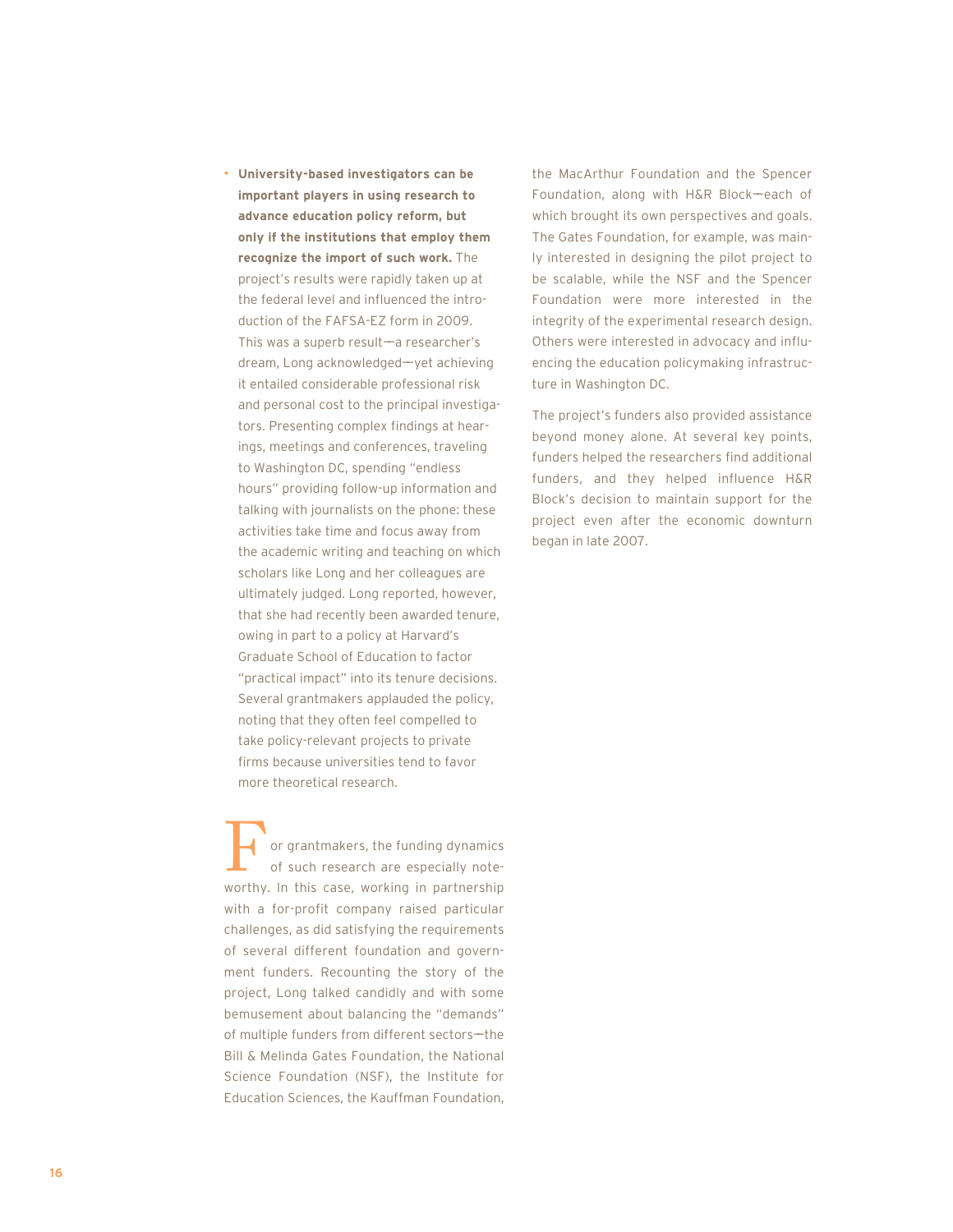## Funding collaboratively to build public will

**LESSONS FROM THE DONORS' EDUCATION COLLABORATIVE**

In a discussion led by Kennedy School professor Christopher Stone, the Institute participants considered a case developed by GFE on the Donors' Education Collaborative (DEC) of New York City. The collaborative originated in 1995, when a small group of foundation presidents charged their staffs with developing a shared strategy to improve the quality of education in the vast New York City school district-a system that at the time had roughly 1,000 schools and 1,000,000 students.

Rather than try to influence the system directly, the funders decided to pool their money, seek additional foundation partners, and embark on a strategy that combined advocacy and community organizing. As explained in the case study, to "spur real improvements in the school system [in New York City], DEC members agreed, they should support the growth of a constituency for reform-or, more immediately, a number of constituencies, organized around specific objectives and school- or neighborhood-level needs, that might eventually merge into a wider force."

Stone urged the group to consider a key question for any collaboration: What's the value proposition of a funder collaborative? DEC was successful, he noted, in keeping foundations involved over many years and attracting new funders $-27$  in all over the collaborative's first dozen years, with only a handful staying with the group for less than three years. How did the collaborative structure itself strengthen the public policy strategy, and what did DEC achieve? Two salient successes emerged:

- **Wide understanding among New York City foundations of complex, controversial litigation to increase education funding.** DEC's grantees included the Alliance for Quality Education, which sought to build public support for the landmark Campaign for Fiscal Equity (CFE) lawsuit that had been filed in 1993 against New York state. DEC members learned the ins and outs of the case and remained supporters through the final court decision in favor of CFE in November 2006.
- **Broad acceptance of community organizing as a viable public policy strategy.** Membership in the collaborative enabled many grantmakers to fund community organizing——a technique that had enjoyed only limited support among foundations in the 1990s. DEC made a large number of multiyear grants to key community organizing groups, thus helping to establish the relatively new field of education organizing in New York's immigrant, low-income and minority communities. As an Institute participant who was also a longtime DEC member explained, "Some of us believed strongly that people from the neighborhoods should speak for themselves-that was our policy agenda. You need a longterm funding infrastructure to support community organizing. It takes multiple years. And we provided that."

Funder collaboratives combine funders' resources and distribute risk. They can therefore be very helpful mechanisms for letting foundations experiment with funding strategies-like community organizing or public policy advocacy-that are unfamiliar and perceived as exposing the foundation (or the individual grantmaker) to unwelcome public attention.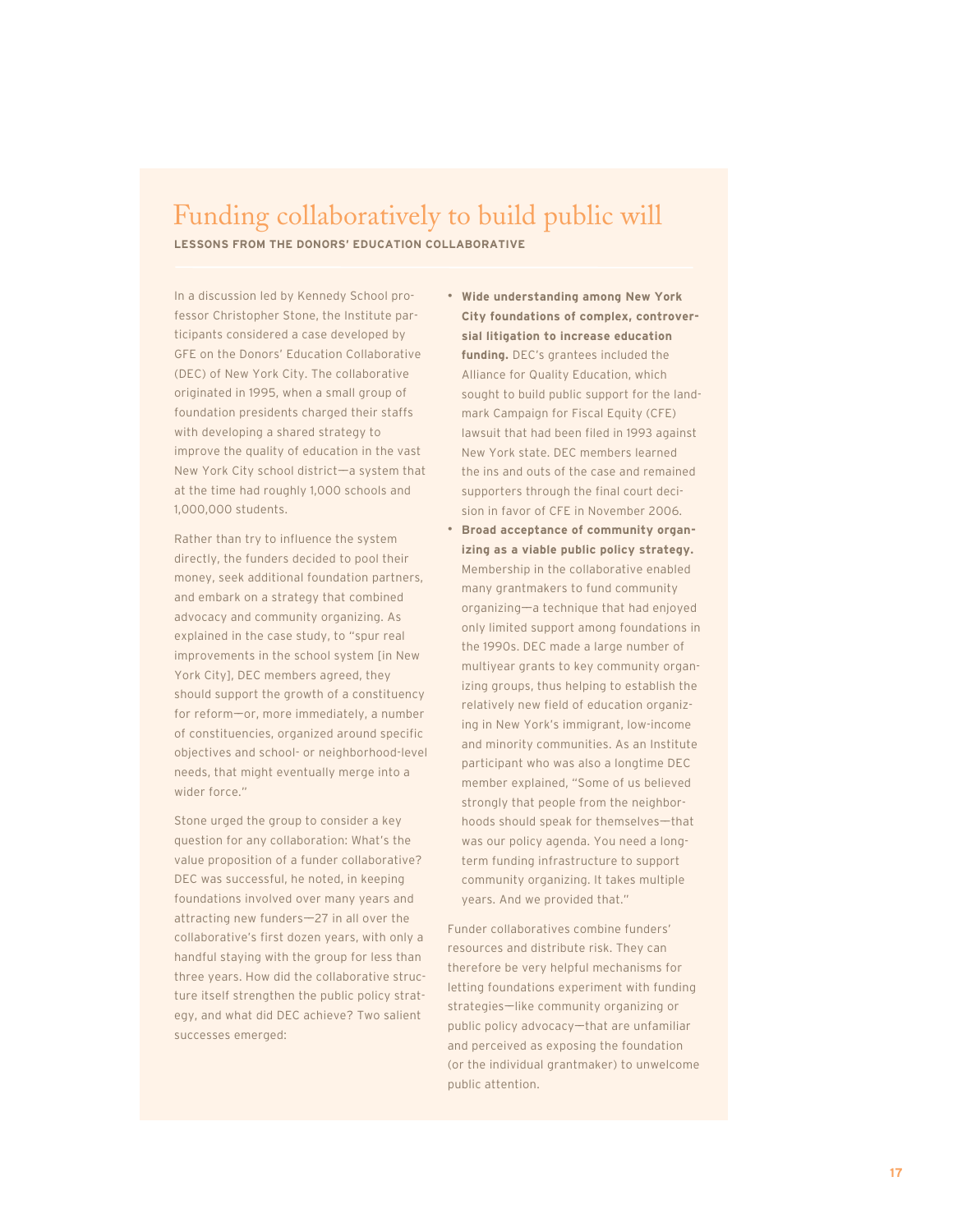## **PART 4** Policy entrepreneurship *and* philanthropy

Policy formation is an entrepreneurial enterprise, one in which strategic grantmaking often depends on being poised to capitalize on opportunities as they arise. For many funders, this means identifying and supporting "policy entrepreneurs" who are working over the long term on issues that matter to the foundation. Some grantmakers take up the role of policy entrepreneur themselves, establish new entities or pull together allies to press for change.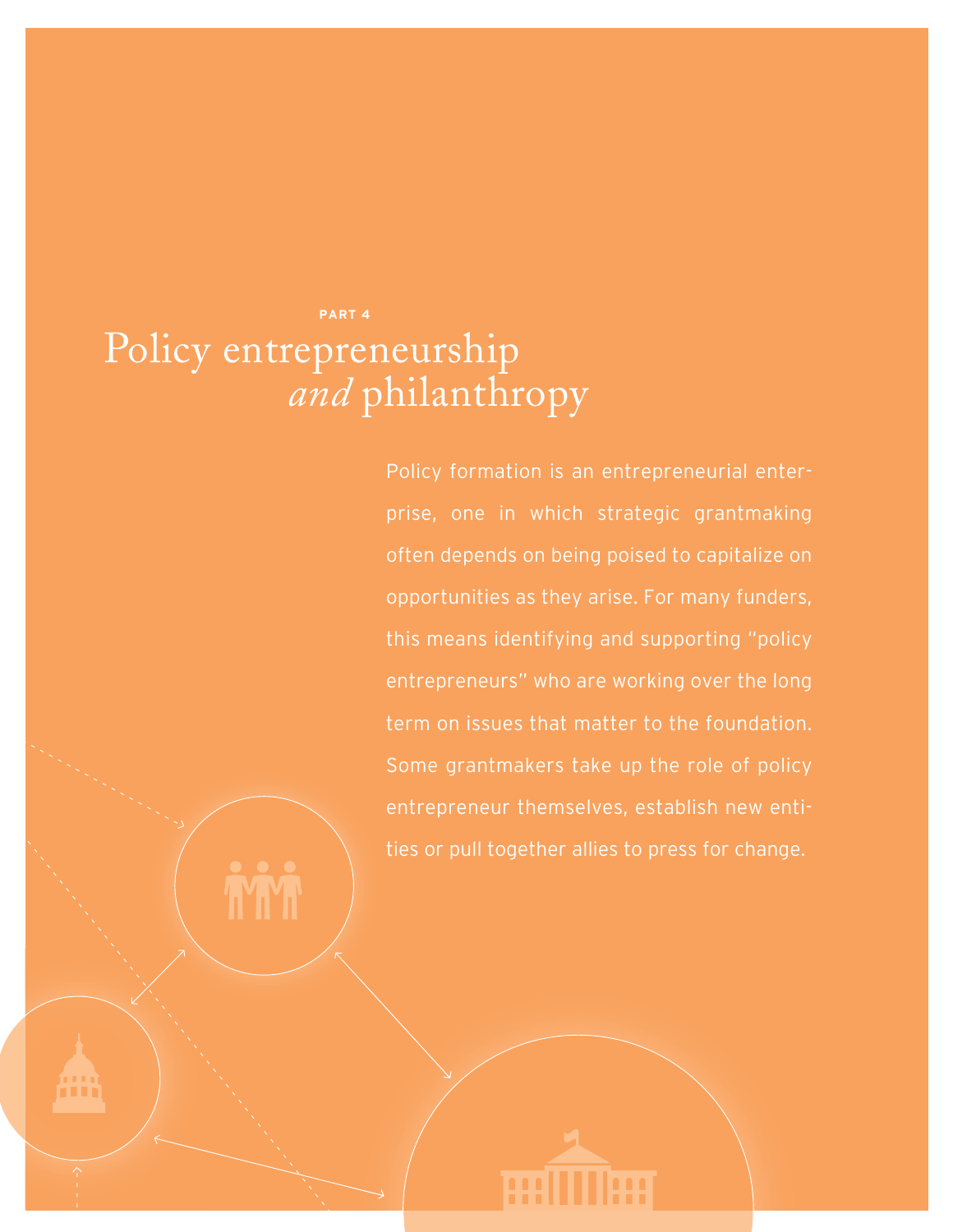hen a grantmaker becomes involved in policy development, the ideal W hen a grantmaker becomes involved<br>in policy development, the ideal<br>outcome is to advance policy on an issue that's at the heart of the foundation's program priorities and mission. Such shifts tend to happen, political scientist Richard Elmore observed during one Institute session, when policy entrepreneurs see an opportunity for change and put "institutional weight" behind making it happen. "There are problems out there in search of solutions, and solutions in search of problems," he explained, citing John W. Kingdon's *Agendas, Alternatives, and Public Policy* (1984). Policy entrepreneurs capitalize on events that bring problems and solutions into alignment—often in ways that enable the formation of new coalitions.

Institute participants considered philanthropy's place in public policy formation and implementation as they discussed a case study concerning Early Education for All (EE4A), a foundationfunded initiative to expand early education programs that began in Massachusetts in 1998. The case recounts the history of the EE4A campaign and details a step-by-step strategy developed by campaign organizer Margaret Blood in collaboration with the initiative's original funder, the Caroline and Sigmund Schott Foundation:

- Create and develop an independent, nonpartisan organization to run the campaign.
- Use research to make the case.
- Include diverse allies at top levels of the effort.
- Mobilize a grassroots community.
- Outreach through messaging and the media.
- Translate public support into legislation and policy.

In a lively discussion that included Blood and several EE4A funders, the group uncovered specific lessons about the role of philanthropy, and of philanthropic coalitions, in public policy entrepreneurship:

- **To establish a broad base of well-informed supporters, get additional funders involved with the initial research and message development.** Initially managed from within the Schott Foundation, the campaign recruited additional funders to support the early research, including extensive voter polling and opinion leader interviews to gauge the level of support for early childhood services. The funders became a cohort of well-informed, committed supporters of the campaign and its mission. Representatives from five sponsoring foundations participated throughout the campaign as members of a multisector advisory committee that worked to craft a unified message.
- **Make sure funders stay well informed and prepared for action.** "Our bread and butter and what we survive on is communication," Blood explained. "It is our biggest challenge and some of the hardest work we do because we want to keep our funders as engaged as we do the legislature and the 6,000 people in our database." Over time, funders and other members of the advisory committee lent crucial support by signing op-eds for local newspapers, reaching out to community leaders and helping business leaders understand the economic value of state investment in early childhood education.
- **Seek new funders, and recognize that some funders' priorities will change.** Over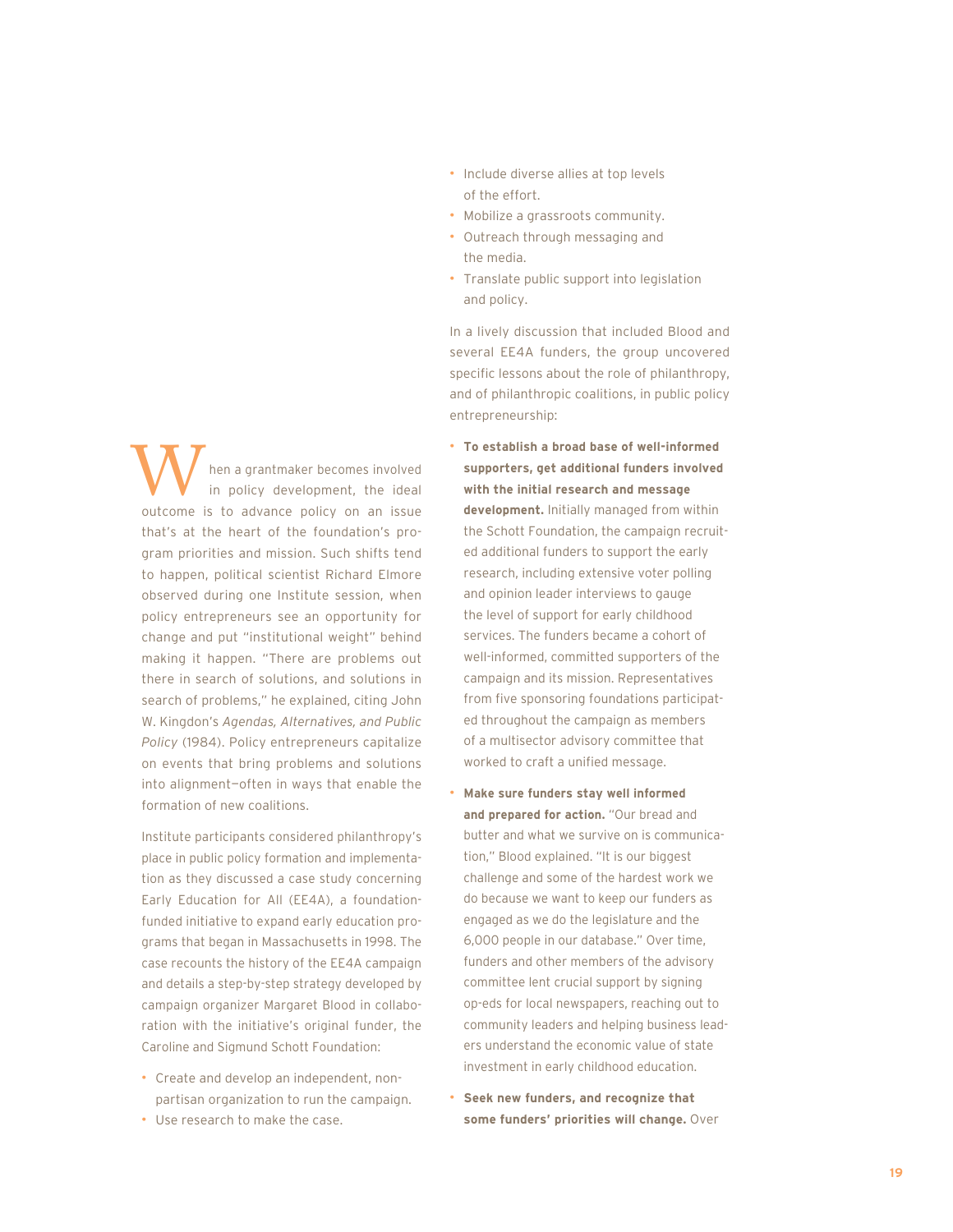the course of the campaign, several new funders have joined the ranks while others have left. In one case, the Irene E. and George A. Davis Foundation, one of the campaign's early supporters and strategic partners, shifted its support away from the campaign to focus on implementation considerations. The foundation is now spearheading an effort to provide full-scale early education programs in one locality, Springfield, as the logical next step to secure the campaign's ultimate goals.

• **In addition to legislation, focus on building public support and establishing infrastructure.** In 2002, An Act Establishing Early Education for All began to work its way through the Massachusetts state legislature. It eventually passed and was signed into law by a new governor in July 2008. In the intervening years, the campaign focused on building popular support and crafting related policies——such as the creation of a state agency to provide a unified system of governance for early childhood service provisionsometimes over the active opposition of the then governor. The campaign also continued

Successful implementation often depends on a foundation's ability to apply steady pressure and leverage change in a system reluctant to shift its practice.

> to build the case for universal early education by supporting cost analyses, a pilot program, a scholarship program, and systems to improve the early childhood workforce and assess service quality-steps designed to satisfy public concerns and strengthen the base of support.

s they discussed the case, Institute participants emphasized repeatedly s they discussed the case, Institute<br>participants emphasized repeatedly<br>that a successful campaign depends enormously on having a leader who can hold the members of a coalition—including funders— together to achieve its goals. Blood was "very clear about what she thought," noted one participant, and she led the group forcefully toward consensus. "Dynamic, passionate, credible and trustworthy," Blood understood that a successful coalition has to transcend narrow interests and address challenges, such as potential costs and governance arrangements, that might serve as stumbling blocks to passage and implementation, or that might keep essential constituencies from signing on. Legislators, business and community leaders, day-care workers and owners, advocates, and parents all knew where Blood stood, recognized the depth of her knowledge and understood that she was wiling to listen: "If people think you have a hidden agenda," one person noted, "then it just won't work."

It takes tremendous skill, Elmore agreed, "to bring a wide range of different players into a campaign" and hold them together firmly enough to act decisively when the time is right. EE4A promised broad benefits—services for all children, not just those in low-income families, of a quality high enough to satisfy middleincome families and paid for by all the taxpayers in the state—and stuck to its guns, thus making it possible to hold the coalition together and expand it over time.

In addition to providing financial backing, the funders gave real support to both the leader and the coalition by participating actively in the campaign's advisory committee, using their influence with statewide and local constituencies, and supporting research that made a compelling case for the educational value and cost-effectiveness of high-quality services. Their long-term support helped to uphold the integrity of the campaign and keep it on track, with a workable mix of steadiness and flexibility, over the course of an entire decade until,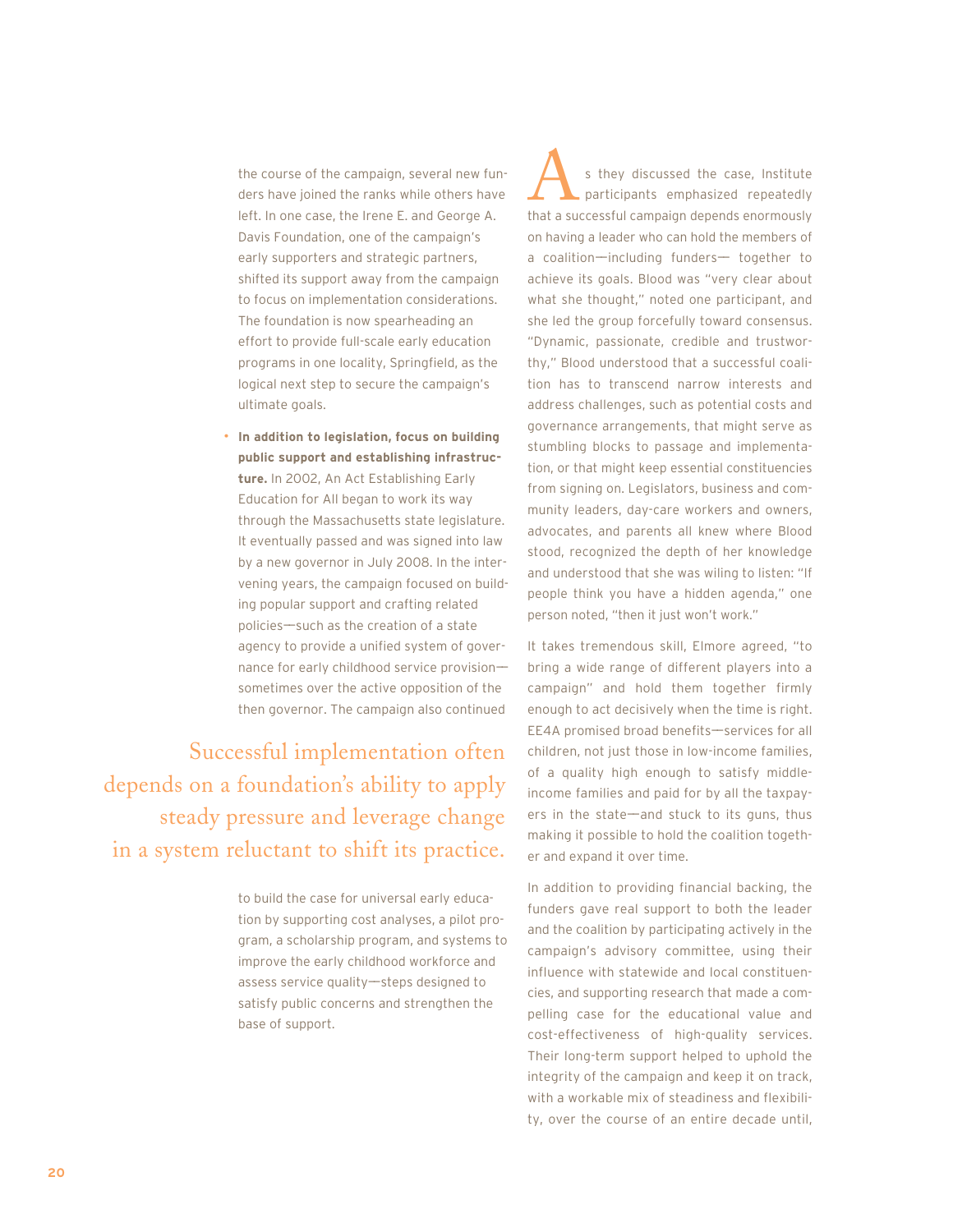finally, the right combination of opportunities came together.

This entrepreneurial coalition gave traction and sustainability during a significant yet often overlooked stage of the process: implementation. "Policy formation is only 20 percent of the work," Elmore observed, "the rest is implementation." Successful implementation often depends on a foundation's ability to apply steady pressure and leverage change in a system reluctant to shift its practice. Indeed, once the initial implementation is done, funders are likely to recognize a new need: scaling. As one seasoned grantmaker noted, "We in philanthropy have too often been guilty of a 'prairie fire' approach, assuming that good work will scale itself. We need to think instead about what incentives will cause the work to take hold."

## More than money: Applying leverage

Funders use much more than money to advance policy change. A grantmaker might bring steady pressure to bear over a long period, trying to provide evidence, lend credibility and build momentum behind a good idea. Alternately, a funder might make an energetic push at a crucial moment. As independent institutions, foundations are also free to make strategic choices about the stances they choose to take: it often makes sense to be constructive and helpful, faculty member Richard Elmore said, but sometimes the situation demands a "constructive irritant." Be willing to think of yourself as a "burr under the saddle" of slow-to-change government actors, he urged, or the "grain of sand in the oyster" around which a nugget of new practice takes shape.

Over the course of the Institute, participants named a wide range of strategies funders can use to bring added "leverage" to a push for a new policy or its effective implementation:

- **Develop and validate "existence proofs"** that show that new practices are feasible and effective.
- **Conduct research** to uncover reasons why people or institutions resist worthwhile change; support interventions, such as community organizing, that alter the equation and make resistance more costly.
- **Generate data** that clarifies the scope of a problem and makes the case for change.
- **Engage interested parties**-schools, colleges, businesses, or other relevant institutions—in designing a model and participating in its continuing evolution.
- **Build coalitions** to support new and expanding work.
- **Provide "gap" funding** that lets the developers of government-funded programs work more thoughtfully.
- **Help partners understand philanthropy's role** beyond "just giving them the money" so they can use a foundation's support more strategically.
- **Step up personal involvement** in policy discussions to raise the stakes for public officials.
- **Bring supporters together** to advance policy change; strive to keep the coalition together to monitor implementation.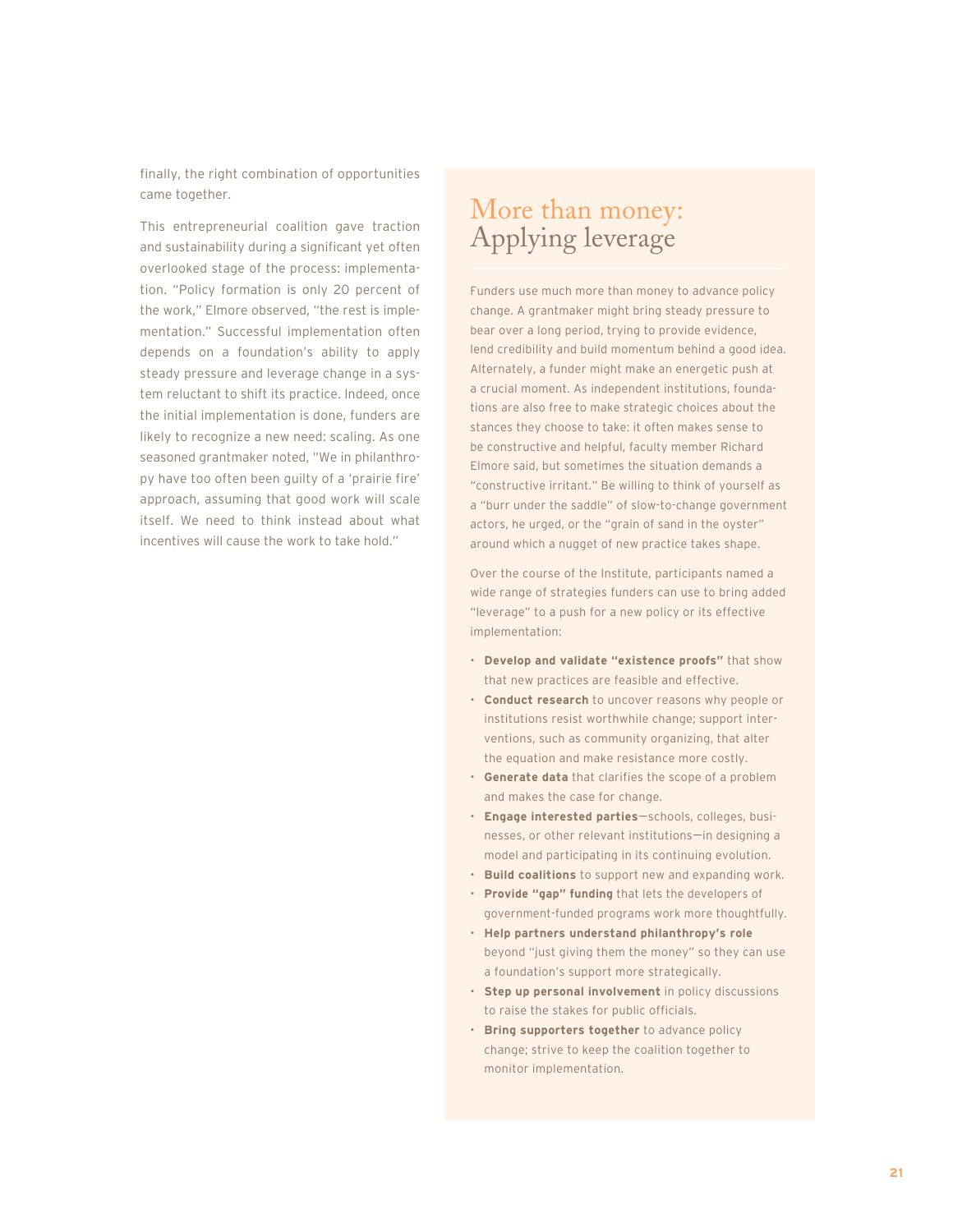## **PART 5** Evaluating public policy grantmaking

Evaluation and accountability are never far from grantmakers' minds. Thoughtful articulation of strategic goals, objectives, measures and outcomes bears particular weight when funders are engaging with public policy.

m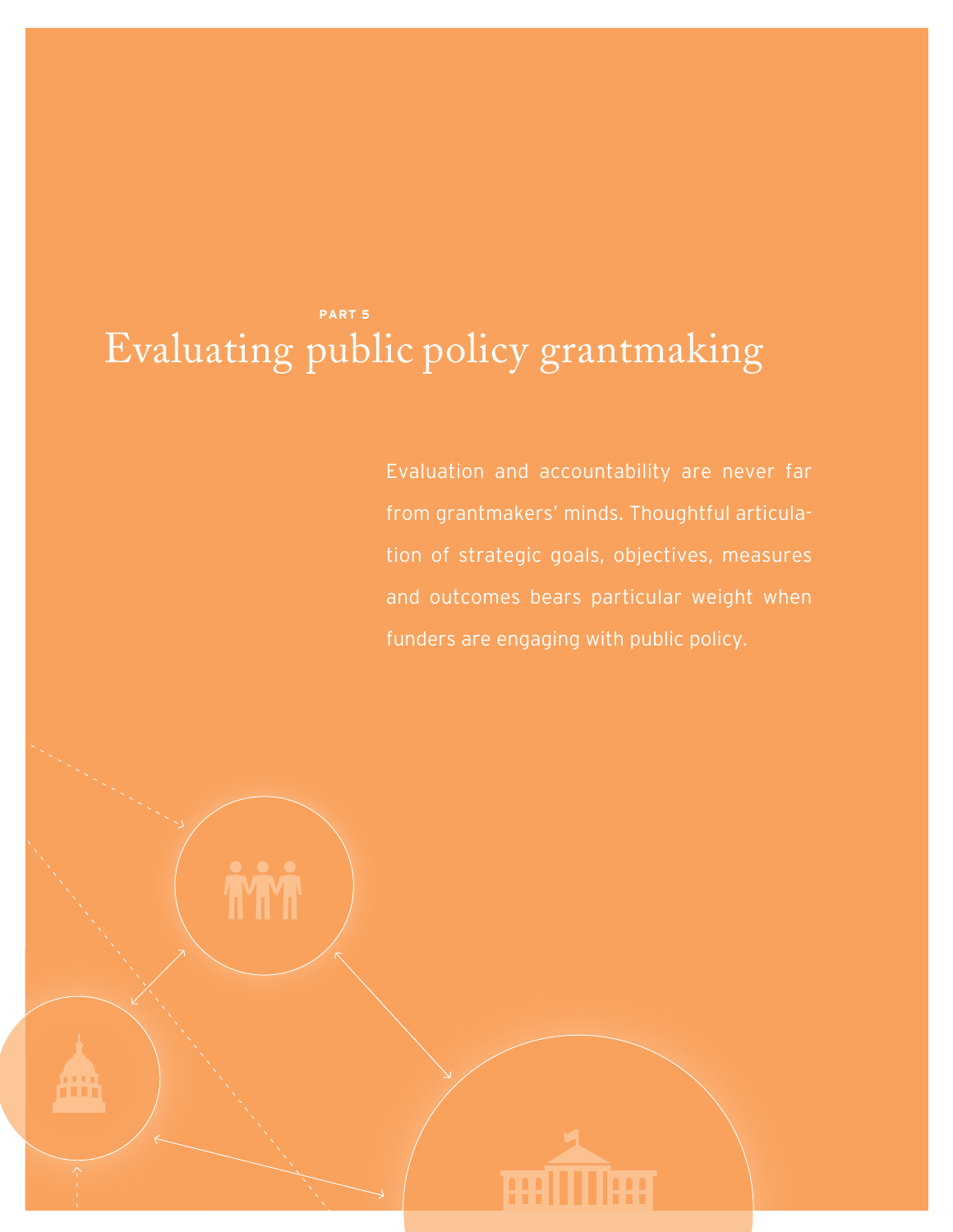n an exercise led by Bob Behn, lecturer at the Kennedy School of Government, In an exercise led by Bob Behn, lecturer<br>at the Kennedy School of Government,<br>Institute participants developed an evaluation strategy for an education initiative by a hypothetical foundation in the fictional state of West Dakota and drew some quick lessons about evaluation generally:

- **Pick a starting point.** The starting point for the discussion was a one-page "case study" outlining a hypothetical foundation's three major (and, to many participants, absurdly ambitious and sketchily described) policy goals. This brought the group to lesson number one: "No matter how much detail is provided in a case," Behn said, "people ask for more data before they're willing to make a decision." The key to exploring an evaluation strategy, whether in real life or when the process is only an exercise, is to choose something to investigate and start figuring out what you might learn and how to go about doing it.
- **Tie evaluation to the foundation's core goals and strategies.** To evaluate the effectiveness of a funder's public policy strategy, it's important to understand why the foundation's decision makers-board, leadership and program staff-have identified certain public policy changes as important and "what measurable aspects they have in

mind." This sort of understanding is also crucial in order to "communicate the funder's vision" for a better educational system publicly, participants said. To focus the conversation, the group selected "all children enter kindergarten ready to learn" as the hypothetical goal and mapped an advocacy strategy that would depend largely on advocacy aimed at enacting legislation to increase the supply of high-quality preschool "slots" and make them more available to children from low-income families.

• **Gather baseline data on what exists now and a clear description of what could change, why that change would matter and how it could be measured.** Before starting to pursue its policy goal, the hypothetical foundation would need to have a thorough picture of its state's existing system for accrediting preschool programs and teachers, as well as precise information on how many centers and teachers are accredited, how many slots are available, and what funding is available to help low-income families access those slots.

The most relevant measurable outcomes are meaningful both to the funders and to the officials on whose support policy change depends.

• **Articulate expected long-term and intermediate outcomes and plot them onto a logic model.** The group identified four general, measurable outcomes that could be tracked over time: number of accredited preschool centers, number of certified teachers, number of slots available and number of slots held by children from lowincome families. To narrow their strategic thinking even further, the group chose to hypothesize that a shortage of certified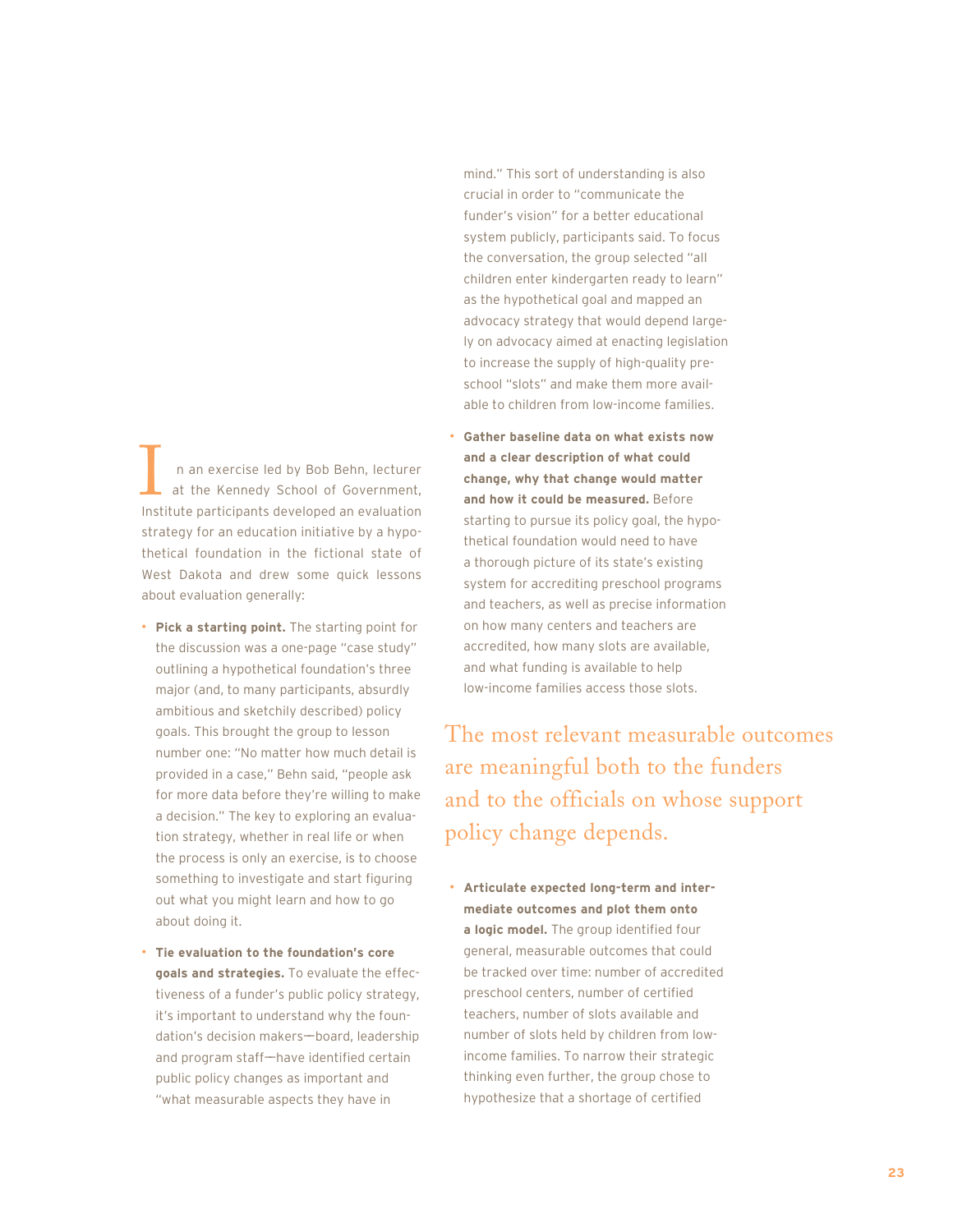| <b>Foundation</b><br><b>Strategy</b> | <b>Interim</b><br><b>Objective</b><br>Year <sub>1</sub> | Interim<br><b>Objective</b><br>Year <sub>2</sub>         | Interim<br><b>Objective</b><br>Year <sub>3</sub>                   | Interim<br><b>Objective</b><br>Year 4                                | <b>Measurable</b><br><b>Outcome</b>                                     |
|--------------------------------------|---------------------------------------------------------|----------------------------------------------------------|--------------------------------------------------------------------|----------------------------------------------------------------------|-------------------------------------------------------------------------|
|                                      |                                                         |                                                          |                                                                    |                                                                      | Accredited<br>preschool<br>centers<br>established                       |
|                                      |                                                         |                                                          |                                                                    | Preschool<br>teacher<br>certification<br>organization<br>established | Certified<br>preschool<br>teachers<br>available<br>for hire             |
| Fund<br>advocacy                     | Legislation<br>and funding<br>authorization             | State education<br>department<br>sub-unit<br>established | Scholarship<br>funding for<br>preschool<br>teacher training        | Higher<br>education<br>training<br>programs<br>established           | Preschool<br>slots<br>available                                         |
|                                      |                                                         |                                                          | Funding to<br>subsidize<br>preschool for<br>low-income<br>families | Preschool<br>voucher<br>program<br>in place                          | Preschool<br>slots filled by<br>children from<br>low-income<br>families |

preschool teachers was a crucial limiting factor in the state's ability to provide highquality preschool programs to all children.

Honing evaluation to be comparative, measurable and meaningful is a critical piece of this work, one that funders must undertake as thoughtfully as any other part of the process.

> • **Consider public officials' perspectives and the incentives that motivate them.** Behn urged the importance of considering the perspectives of the governor's office, the state legislature and the state department of education——and of asking consistently what steps would seem plausible to them, what evidence would be persuasive and what might incentivize them to advance change. The most relevant measurable outcomes, he argued, are meaningful both to the funders and to the officials on whose support policy change depends.

ot surprisingly, the logic model and prospective outcomes led the group of surprisingly, the logic model and<br>prospective outcomes led the group<br>to consider how a grantmaker might get a picture of even more fundamental, long-term outcomes-such as high school graduation rates, college enrollment and retention, even years of healthy life and total life expectancy in their state—and how those might be affected by greater access to high-quality preschool and greater readiness to learn among children reaching kindergarten.

#### **Bob Behn's Public Management Report**

Behn grounded the conversation in a one-page reading from his monthly *Public Management Report* series: "Compared with What?," a short essay on why every evaluation must begin with that question. Read the essay or register for a free subscription at http://www.hks.harvard.edu/ thebehnreport/.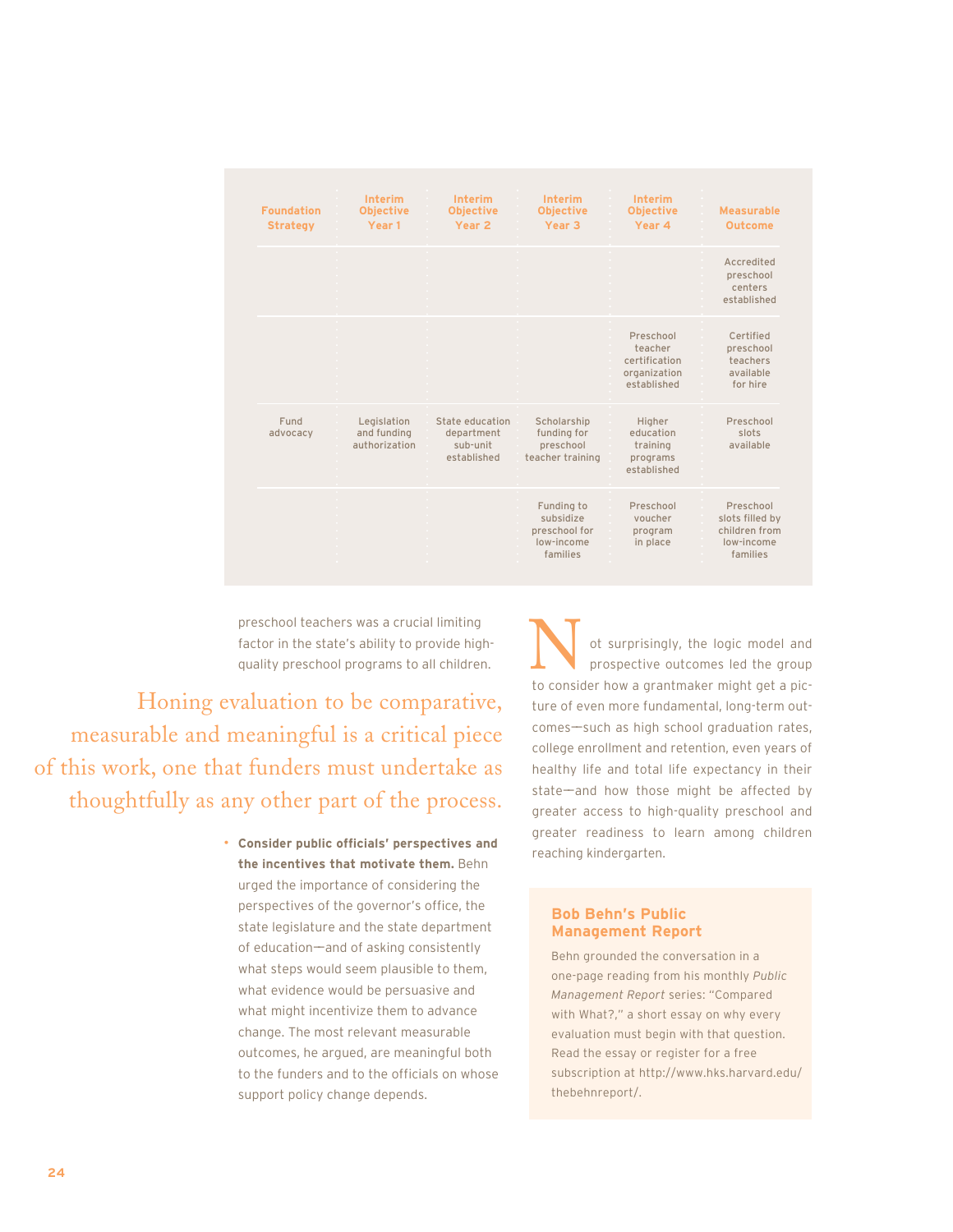Behn left participants with this important thought: measurement is meaningful only when you're able to answer the question "Compared with what?" This question is at the heart of evaluation. "Every step of the above model should be compared with something," he noted, "and factors such as speed and quality need to be taken into consideration." The number of preschool slots might grow, but is it growing fast enough, and is the quality of services sufficient? "One basis of comparison might be 'What would have happened if we had done nothing?" he suggested. But that may not satisfy a rigorous foundation board. Honing evaluation to be comparative, measurable and meaningful is a critical piece of this work, one that funders must undertake as thoughtfully as any other part of the process.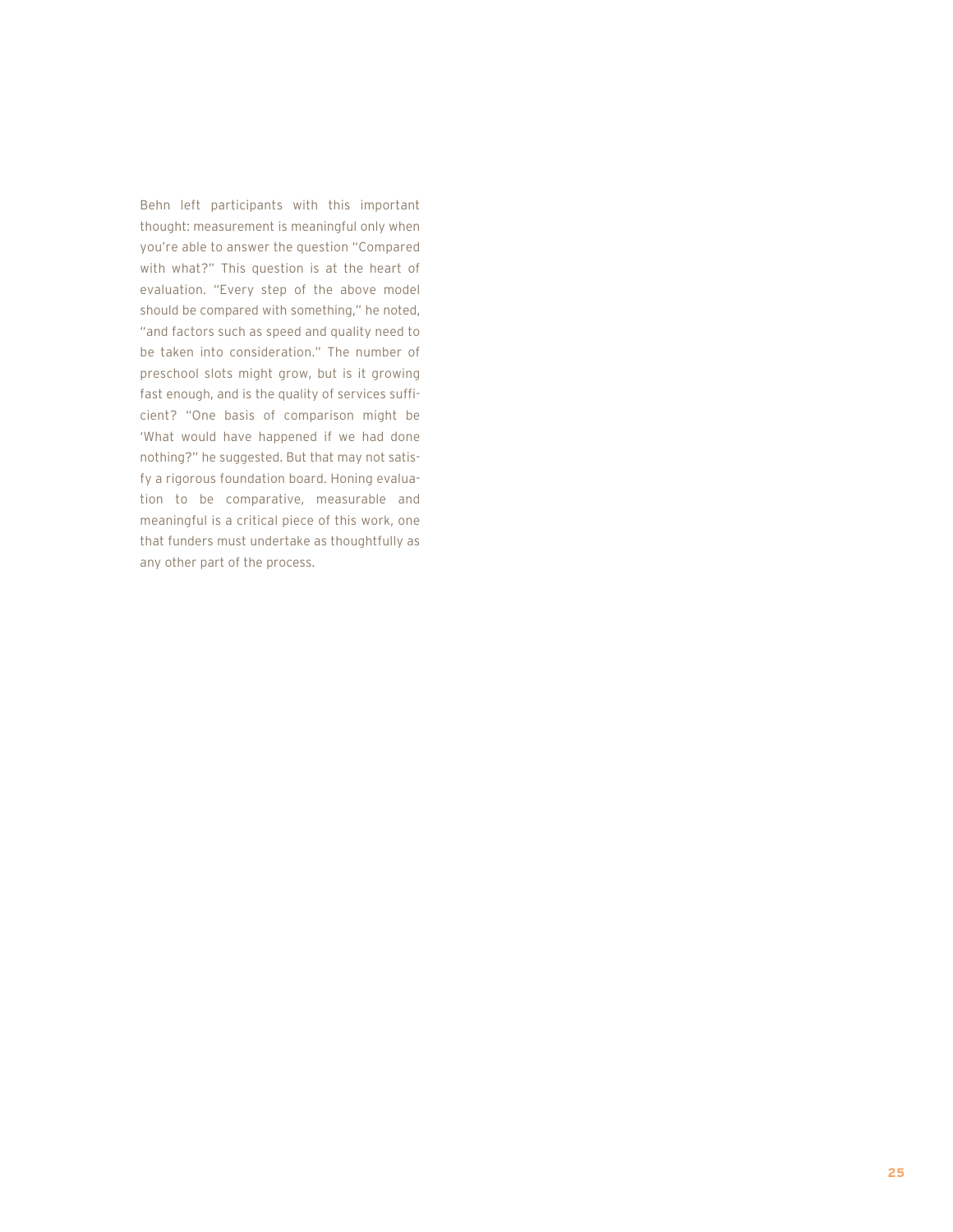# Conclusion

Although policy grantmaking is highly complex, it is an essential tool for education grantmakers seeking to leverage their investments to improve education outcomes.

**frirf HILLING**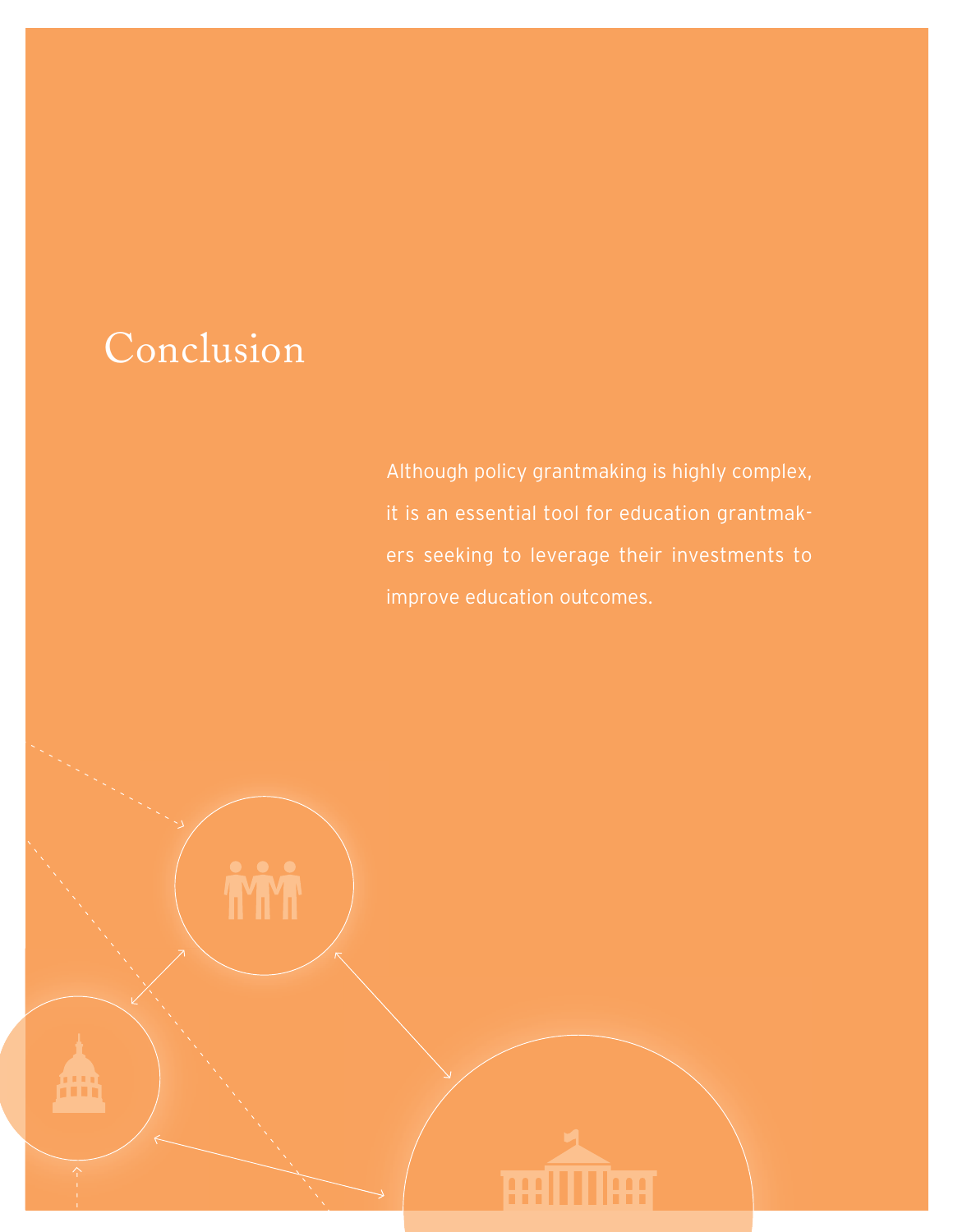s GFE's executive director Chris Tebben emphasized in her closing S GFE's executive director Chris<br>Tebben emphasized in her closing<br>remarks, the discussions that took place at the Education Grantmakers Institute yielded lessons that were both daunting and reassuring:

- **Public policy grantmaking can require new ways of working, and the assumption of new risks.** Grantmakers interested in advancing policy change should bear in mind that doing so entails activities, grantees and perhaps even public scrutiny that may be unfamiliar to board members accustomed to more traditional forms of grantmaking. Foundation boards need opportunities to consider the risks and rewards of public policy grantmaking and how it can advance the mission and goals of their institution.
- **Public policy grantmaking is broader than we think it is.** Policy is everywhere, not just in the work of legislators and public officials. As both the ETS and the H&R Block examples illustrate, an amazing range of funded activities can have policy implications. We can influence policy by making common cause with unlikely actors and by using unconventional methods.
- **Policies often change because incentive structures shift.** Philanthropy can often make a difference through strategic grant-

making that encourages people at different levels of the educational system to innovate, adopt more effective practices or apply more rigorous standards to their work. As different players-with different concerns and goals-work together, funders can have a key role in leveraging policy change by keeping a focus on the broad public interest.

- **Clear goals are important——for philanthropy and the public.** Foundations need well-articulated and measurable goals in order to maximize the value of their investments, evaluate their work, and communicate their goals and values to policy audiences and the wider public.
- **The work isn't done when a new policy is adopted.** Policy enactment is only the first step toward the ultimate impacts funders seek. To ensure good implementation, follow-through is important. In fact, some grantmakers make important contributions by focusing exclusively on the implementation and sustainability of promising new policies——a challenge that includes maintaining public pressure to ensure implementation is properly funded.
- **Persistence remains a fundamental principle for effective education policy grantmaking.** Given the lengthy timeline for advancing policy changes, which extends still further when we include successful implementation after policy enactment, funders must bring patience, humility and tenacity to this work. Ultimately, the opportunities for highimpact outcomes when engaging policy are so great, we need to marshal the persistence to achieve them.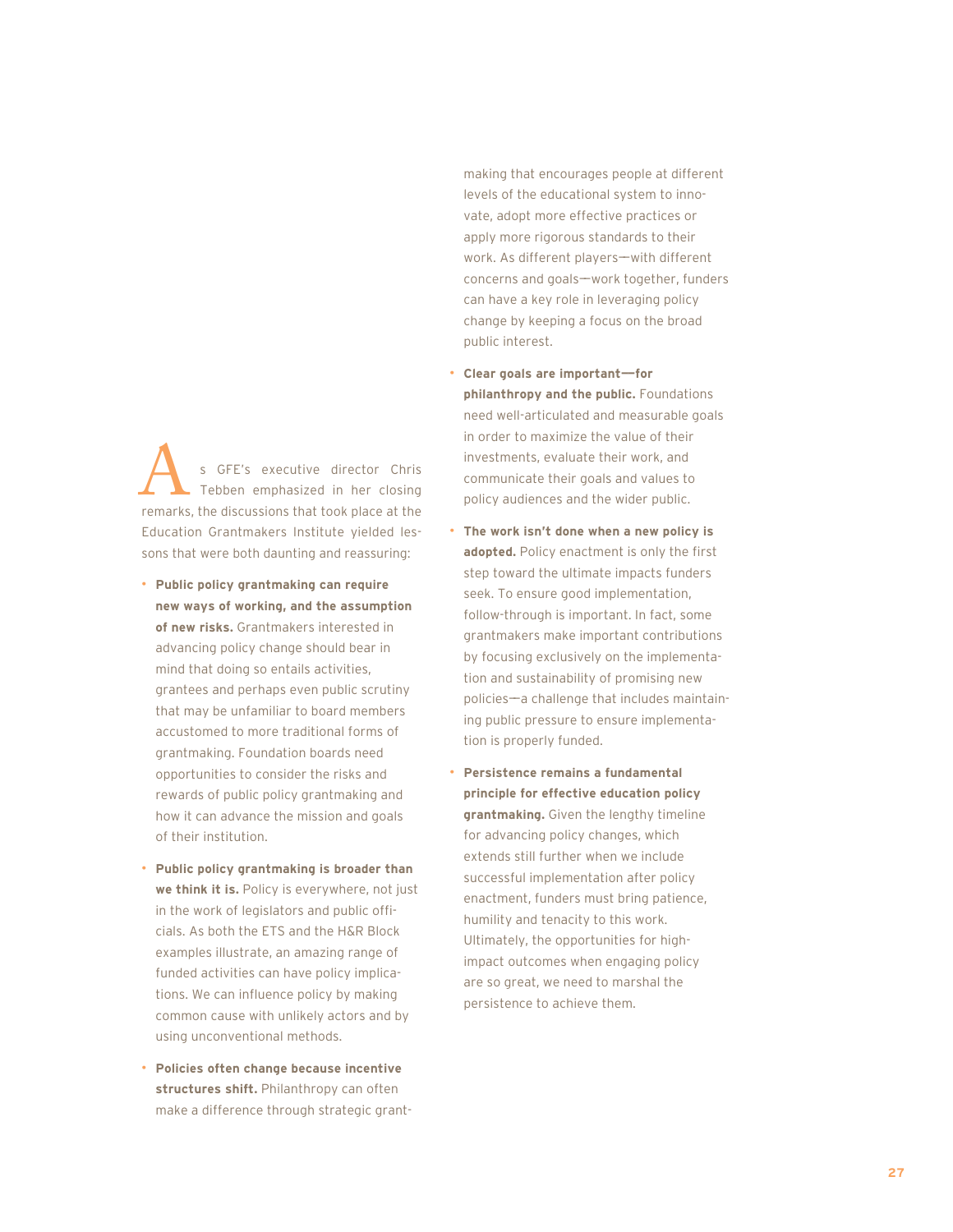# Institute Attendees

#### **FACULTY & DISCUSSANTS**

#### **ROBERT BEHN**

*Lecturer in Public Policy,* Harvard Kennedy School, Cambridge, MA

#### **RICHARD ELMORE**

*Gregory R. Anrig Professor of Educational Leadership,* Harvard Graduate School of Education, Cambridge, MA

#### **JAMES HONAN**

*Senior Lecturer on Education,* Harvard Graduate School of Education, Cambridge, MA

**MARGOT ROGERS** *Chief of Staff,* U.S. Department of Education, Washington, DC

#### **ROBERT SCHWARTZ** *Academic Dean*, *William Henry Bloomberg Professor of Practice,* Harvard Graduate School of Education, Cambridge, MA

**CHRISTOPHER STONE**

*Daniel and Florence Guggenheim Professor of the Practice of Criminal Justice* and *Director*, *Hauser Center for Nonprofit Organizations,* Harvard Kennedy School, Cambridge, MA

#### **BRIDGET TERRY LONG**

*Professor of Education,* Harvard Graduate School of Education, Cambridge, MA

#### **PARTICIPANTS** (titles and affiliations

in May 2009)

**JIM APPLEGATE** *Senior Vice President for Program Development,* Lumina Foundation for Education, Indianapolis, IN

**KABERI BANERJEE MURTHY** *Senior Program Officer,* (formerly) Picower Foundation, Brooklyn, NY

**JERRY BEXTEN** *Director,* The Sherwood Foundation, Omaha, NE

**LORI BEZAHLER** *President,* The Edward W. Hazen Foundation, New York, NY

**JUDY BIGELOW** *Director,* Fordham Street Foundation, Medina, WA

**KATHLEEN BOYLE DALEN** *Vice President,* PREP-KC, Kansas City, MO

**NICOLE CAMPBELL** *Vice President,* Deutsche Bank Americas Foundation, New York, NY

**DAVIS CAMPBELL** *Board of Directors,*  Stuart Foundation, San Francisco, CA

**RENEE CARL** *Senior Program Manager,* Grantmakers for Children, Youth & Families, Silver Spring, MD

**KEVIN CORCORAN** *Program Director,* Lumina Foundation for Education, Indianapolis, IN

**REGINA DIXON-REEVES** *Program Officer,* Lloyd A. Fry Foundation, Chicago, IL

**CHRISTINE DOBY** *Program Officer,* Charles Stewart Mott Foundation, Flint, MI

**NICHOLAS DONOHUE** *President & CEO,* Nellie Mae Education Foundation, Quincy, MA

**SUSAN FAIRCHILD** *Senior Manager,* Social Venture Partners Seattle, Seattle, WA

**JACOB FRAIRE** *Assistant Vice President,* TG Public Benefit Program, Round Rock, TX

**FRED FRELOW** *Program Officer,* Ford Foundation, New York, NY

**NICOLE GALLANT** *Program Executive,* The Atlantic Philanthropies, New York, NY

**JANET HARMAN** *President and Founder,*  KDK-Harman Foundation, Austin, TX

**ANDRÉS HENRIQUEZ** *Program Officer,* Carnegie Corporation of New York, New York, NY

**SUSAN HERRERA** *CEO,* Los Alamos National Laboratory Foundation Espanola, NM

**SUE HILDICK** *President,* Foundations for a Better Oregon (dba The Chalkboard Project), Portland, OR

**DORI JACOBSON** *Vice President,* Rodel Foundation, Wilmington, DE

**KELLY JAMES** *Policy Officer,* Bill & Melinda Gates Foundation, Seattle, WA

**EUGENIA KEMBLE** *Executive Director,*  Albert Shanker Institute, Washington, DC

**KRISTI KIMBALL** *Program Officer,* The William and Flora Hewlett Foundation, Menlo Park, CA

#### **CARMEN LANE**

*Program Officer,* Eugene and Agnes E. Meyer Foundation, Washington, DC

**DANIEL LEEDS** *Co-Chair,*  The Enfranchisement Foundation, Washington, DC

**CHRISTINE MCCABE** *Executive Director,* College Spark Washington Seattle, WA

**GREGORY MCGINITY** *Senior Director of Policy,* The Broad Foundation, Los Angeles, CA

**CAROL MILLER** *Grant Manager,* Greater Texas Foundation, Bryan, TX

**WILLIAM MOSES** *Program Director,* The Kresge Foundation, Troy, MI

**PEGGY MUELLER** *Senior Program Officer,* The Chicago Community Trust, Chicago, IL

**KATHLEEN O'DONNELL**

*Destination 2010 Program Manager,* The Minneapolis Foundation, Minneapolis, MN

**ISABEL OREGON** *Program Assistant,*  The Broad Foundation, Los Angeles, CA

**LAURA PERILLE** *Executive Director,* EdVestors, Boston, MA

**COURTNEY PHILIPS** *Assistant Director of Policy,* The Broad Foundation, Los Angeles, CA

**CHRISTY PICHEL** *President,* Stuart Foundation, San Francisco, CA

**BARBARA REISMAN**

*Executive Director,* Schumann Fund for New Jersey, Montclair, NJ

**ANGELA RUDOLPH**

*Program Officer,* The Joyce Foundation, Chicago, IL

**ADA SANCHEZ**

*Executive Director,* Peppercorn Foundation, Tampa, FL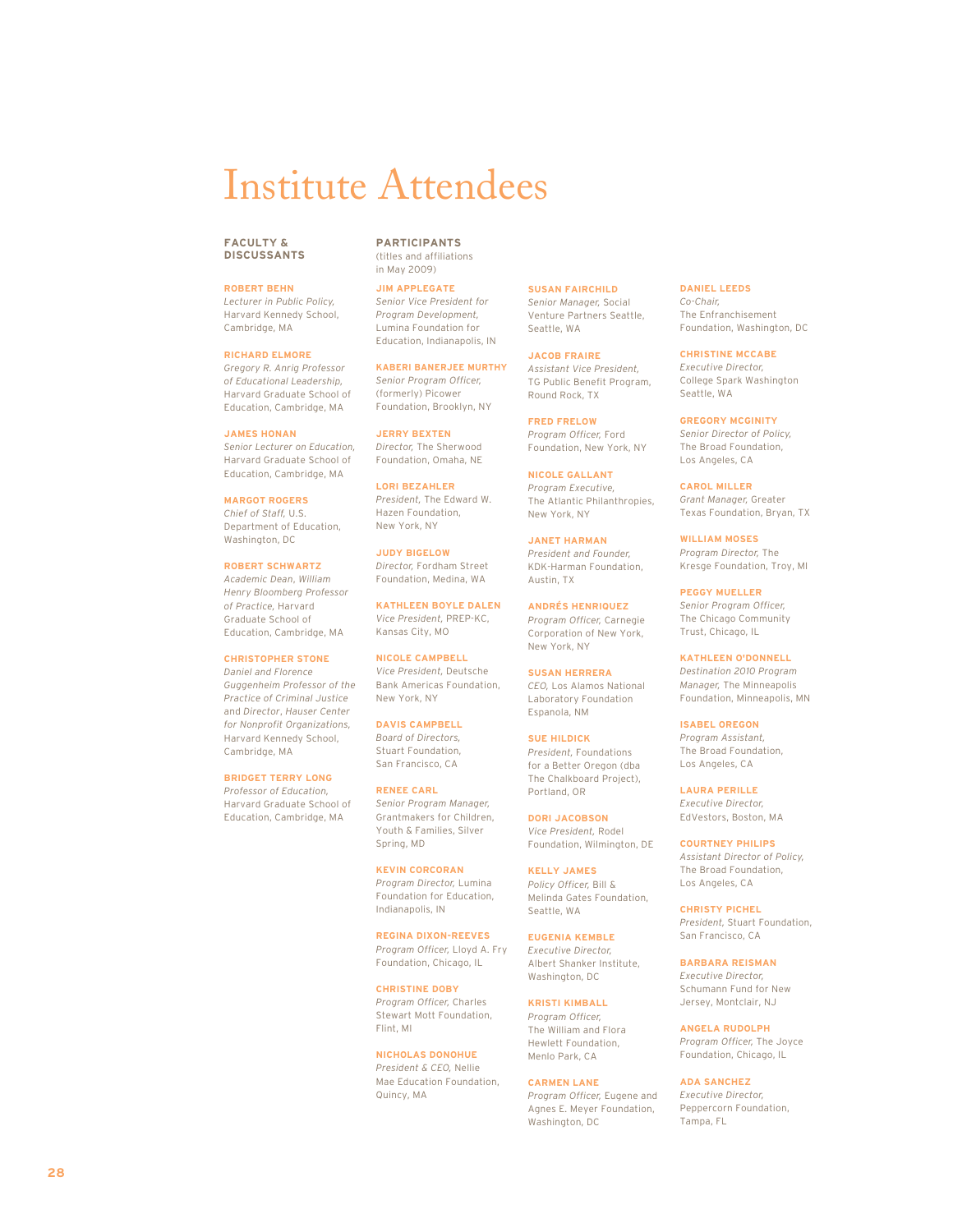#### **CASSIE SCHWERNER**

*Vice President of Programs,* The Schott Foundation for Public Education, New York, NY

**CHRIS SHEARER**

*Director of Grantmaking,* National Geographic Education Foundation, Washington, DC

#### **NUSHINA SIDDIQUI MIR**

*Evaluation Officer,* Lumina Foundation for Education Indianapolis, IN

**UNMI SONG** *Executive Director,* Lloyd A.

Fry Foundation, Chicago, IL

**ANNE STANTON** *Program Director, Youth,* The James Irvine Foundation, San Francisco, CA

**MICHELLE SULLIVAN**

*Trustee,* Homer A. & Mildred S. Scott Foundation, Sheridan, WY

#### **CHARLES TOULMIN**

*Director of Policy,* Nellie Mae Education Foundation, Quincy, MA

#### **MARY WALACHY**

*Executive Director,*  Irene E. & George A. Davis Foundation, Springfield, MA

**ANN WALLACE**

*Director of Internal Communications*, Stupski Foundation, San Francisco, CA

#### **KATIE WEITZ WHITE**

*Director of Education Initatives,* The Sherwood Foundation, Omaha, NE

**SUSAN WOLKING**

*Executive Director,* Girard Foundation, La Jolla, CA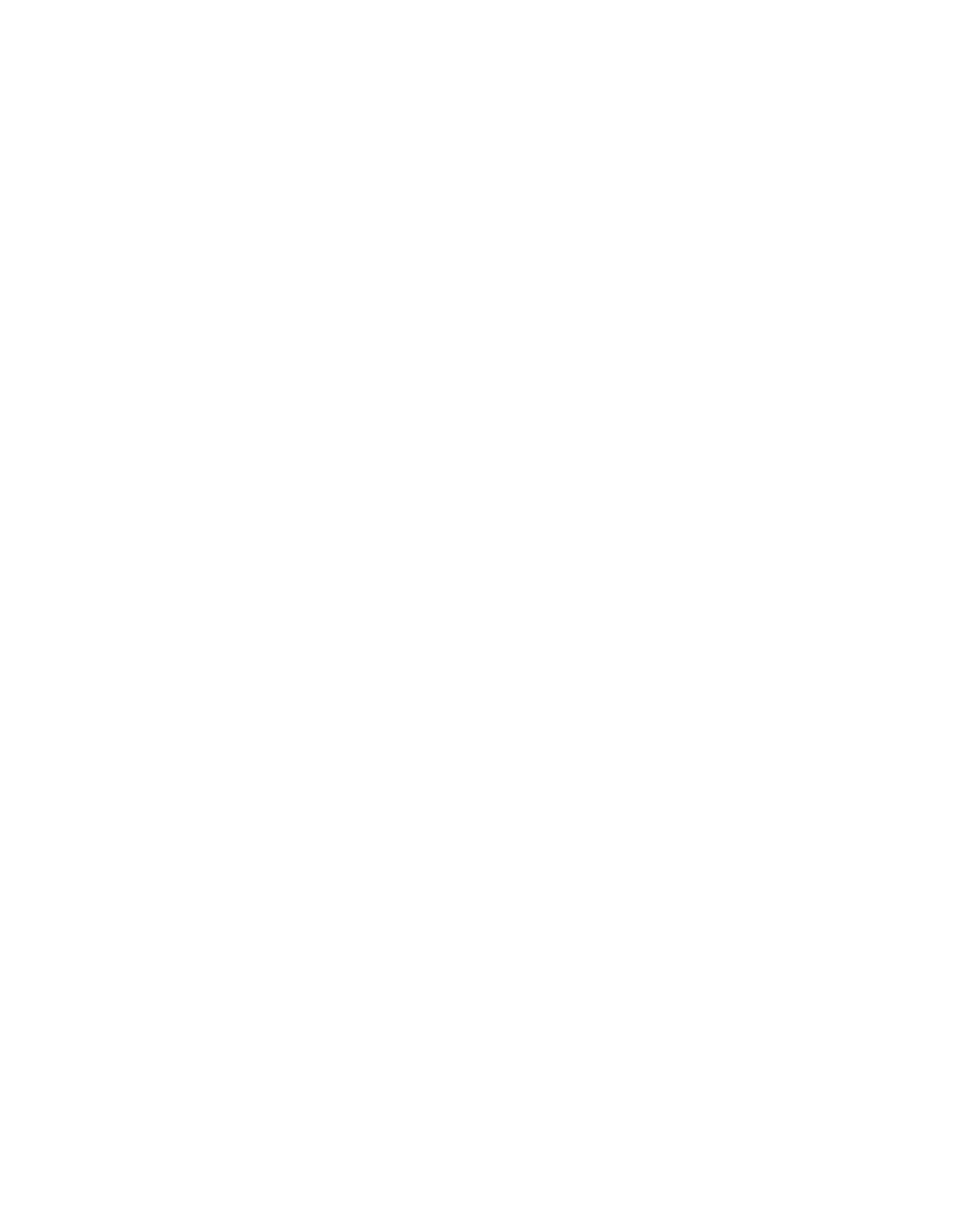## **PRINCIPLES FOR** Effective Education Grantmaking

#### Discipline and Focus

In education, where public dollars dwarf private investments, a funder has greater impact when grantmaking is carefully planned and targeted.

### Knowledge

Information, ideas and advice from diverse sources, as well as openness to criticism and feedback, can help a funder make wise choices.



1

**principle no.**

**principle no.**

2

### Resources Linked to Results

A logic-driven "theory of change" helps a grantmaker think clearly about how specific actions will lead to desired outcomes, thus linking resources with results.



### Effective Grantees

A grantmaker is effective only when its grantees are effective. Especially in education, schools and systems lack capacity and grantees (both inside and outside the system) may require deeper support.



**principle no.**

**principle no.**

**principle no.**

6

7

8

### Engaged Partners

A funder succeeds by actively engaging its partners—the individuals, institutions and communities connected with an issue——to ensure "ownership" of education problems and their solutions.

### Leverage, Influence and Collaboration

The depth and range of problems in education make it difficult to achieve meaningful change in isolation or by funding programs without changing public policies or opinions. A grantmaker is more effective when working with others to mobilize and deploy as many resources as possible in order to advance solutions.

#### Persistence

The most important problems in education are often the most complex and intractable, and will take time to solve.

### Innovation and Constant Learning

Even while acting on the best available information—as in Principle  $#2$ a grantmaker can create new knowledge about ways to promote educational success. Tracking outcomes, understanding costs and identifying what works-and what doesn't-are essential to helping grantmakers and their partners achieve results.